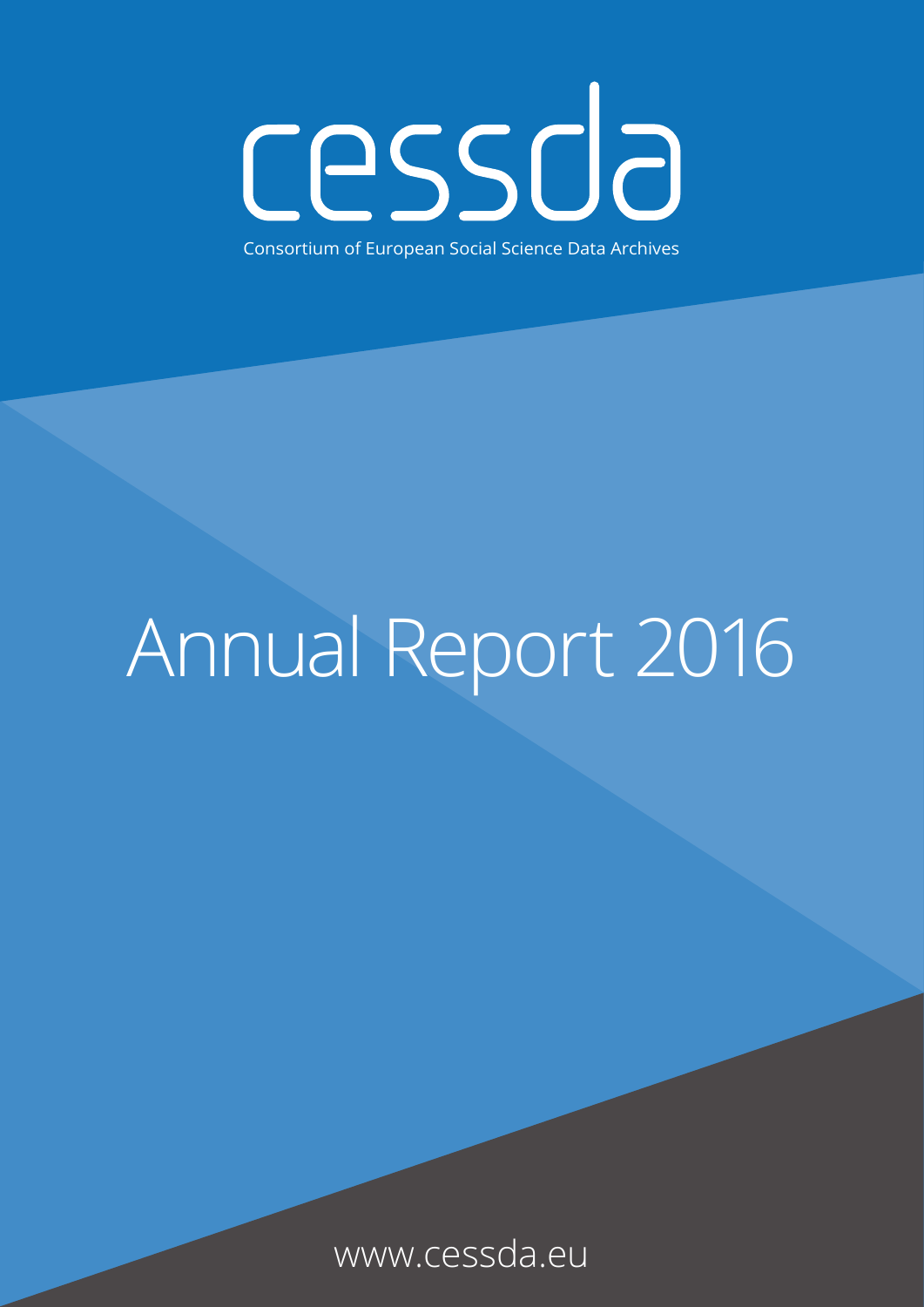# <span id="page-1-0"></span>Preface

Over the past 2 years, significant developments took place in CESSDA. From being established as a permanent legal entity in 2013, CESSDA has undergone significant changes, both in size of its internal operations, and its external activities in European arena. While internal developments were connected mostly to further building of its technical infrastructure and training activities, CESSDA invested substantial efforts in "external" engagement through participation in more EU funded projects, in cooperation with a number of organisations, and in initiatives of interest for the social sciences and academic community in general.

Strengthening relationships with other social sciences and humanities research infrastructures, with the entire ERIC Network, as well as with the extended network of potential member countries and service providers, gave CESSDA more visibility and has started the process of positioning CESSDA as the major stakeholder on European level.

All the activities carried out in CESSDA are a result of hard work of people from 15 European member countries, their service providers and the staff at the main office in Bergen. Their expertise, commitment and enthusiasm were the driving forces in the last year. At strategic level, there were a number of meetings with the Scientific Advisory Board and with the Board of Directors. And the hard work paid off – in European and CESSDA Projects, during expertise seminars for members, at conferences, and at meetings with new members. ERIC status is expected to be received from the EC in 2017.

CESSDA is now ready for the next phase of its development. In November 2016, Ron Dekker was appointed as the new Director of CESSDA. He will assume his duties in early 2017. We are ready to lead CESSDA into the new phase over the next years.

Sincerely,

Ivana Ilijasic Versic, Acting Administrative Director

and

Ron Dekker, Director – as of March 2017

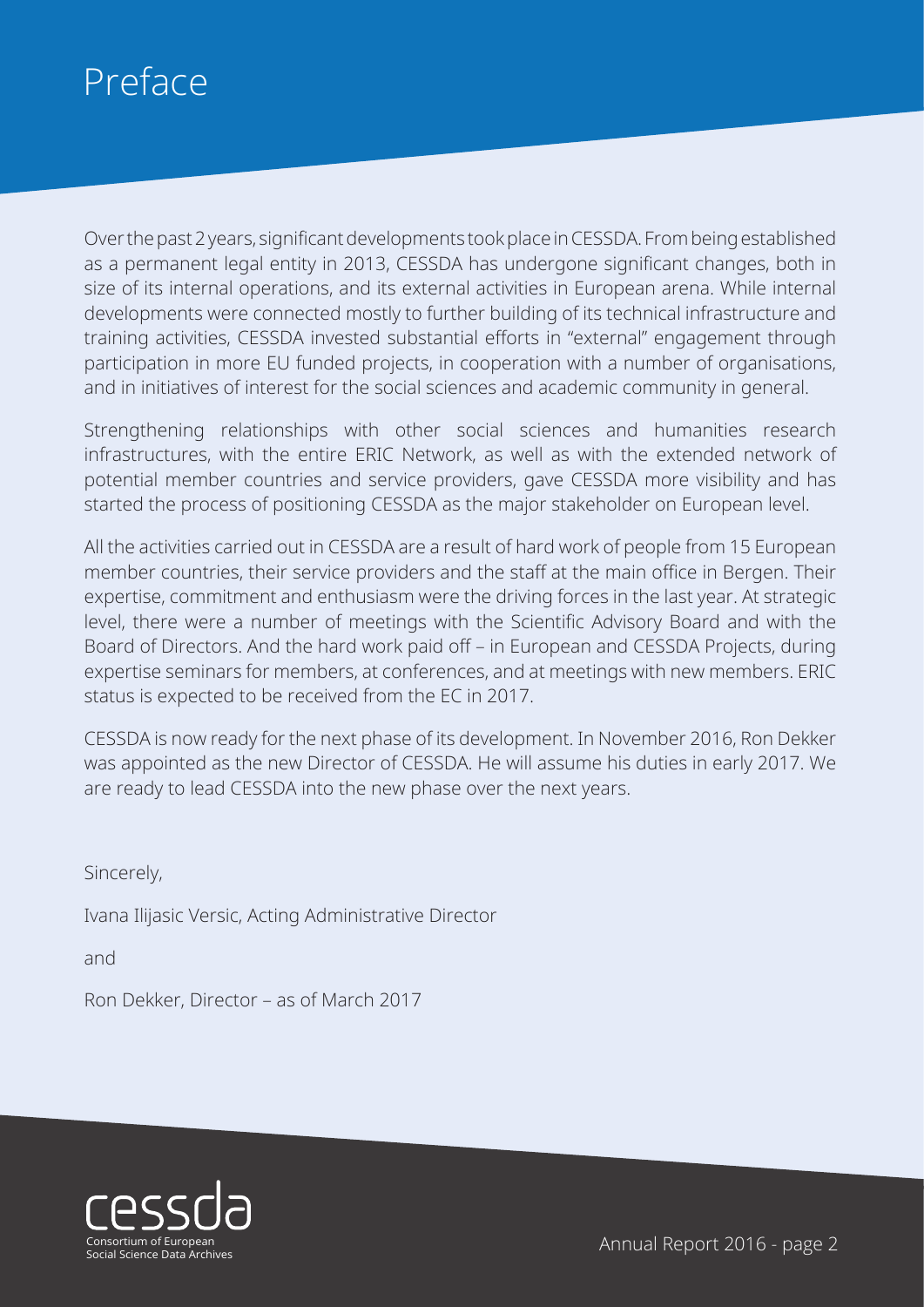# Table of contents

| Preface                                    | $\overline{2}$ |
|--------------------------------------------|----------------|
| About CESSDA                               | $\overline{4}$ |
| International Cooperation                  | 6              |
| Work Plan Tasks                            | 6              |
| <b>CESSDA Technical Roadmap</b>            | 11             |
| European Union Funded Projects             | 11             |
| New Proposals in 2016                      | 13             |
| Other Forms of Collaboration               | 16             |
| <b>CESSDA Communication Activities</b>     | 18             |
| Looking ahead                              | 20             |
| <b>ERIC Process</b>                        | 20             |
| Upcoming Initiatives & Priorities for 2017 | 20             |
| Future Membership                          | 21             |
| Director's report                          | 22             |
| <b>Financial Statement</b>                 | 25             |
| Profit & Loss Statement 2016               | 25             |
| <b>Balance Sheet 2016</b>                  | 26             |
| Notes to the Financial Statements          | 28             |
| <b>Bodies of CESSDA</b>                    | 32             |
| Members of the General Assembly            | 32             |
| Members of the Board of Directors          | 32             |
| Members of the Scientific Advisory Board   | 33             |
| Members of the Service Providers' Forum    | 33             |
| Organisational Map (on 31.12.2016)         | 34             |

Design: Open Concept AS openconcept.no



Annual Report 2016 - page 3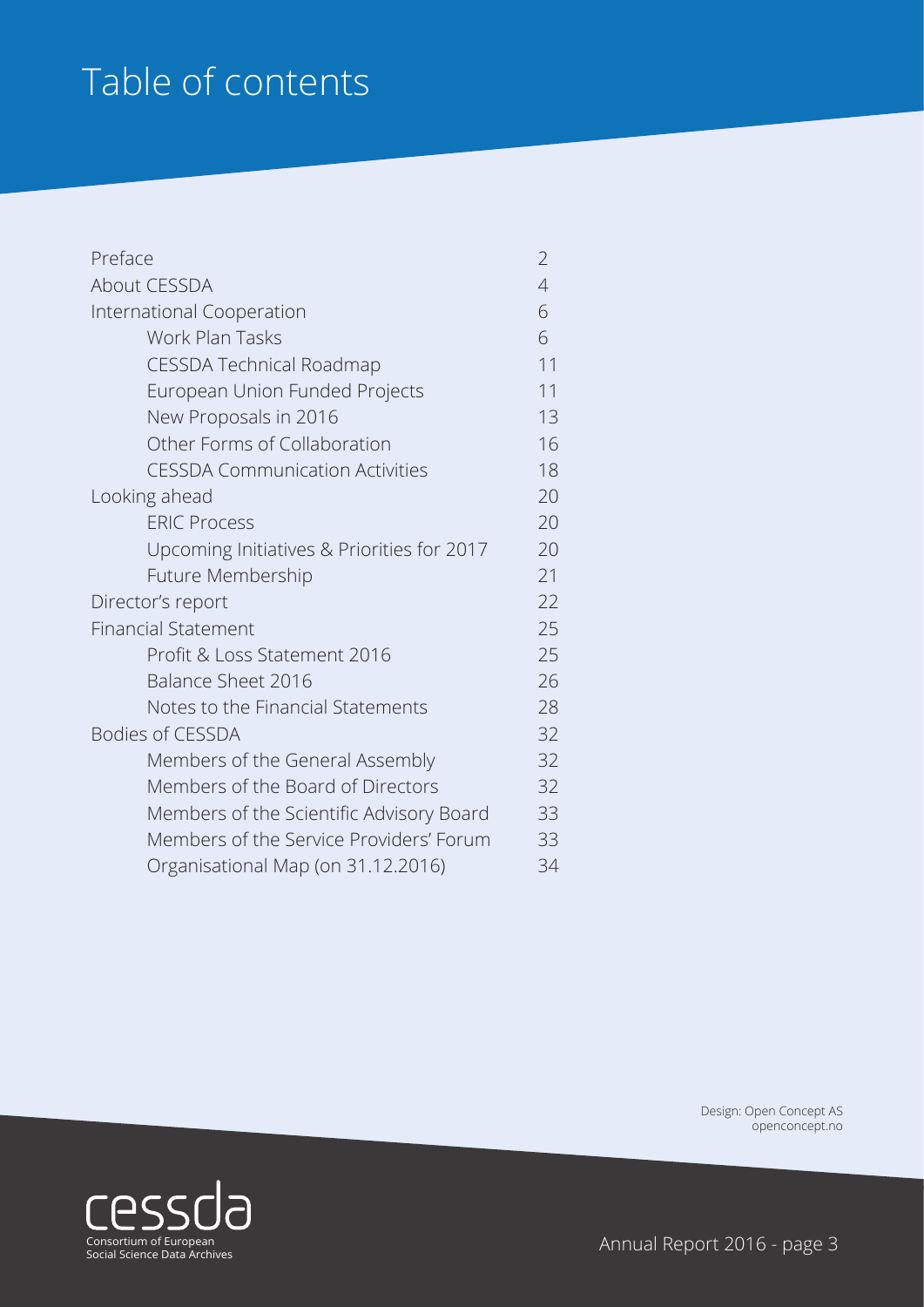# <span id="page-3-0"></span>About CESSDA

The mission of CESSDA is to provide a full scale sustainable research infrastructure that enables the research community to conduct high-quality research which in turn leads to effective solutions to the major challenges facing society today. To achieve it, CESSDA supports national and international research and cooperation in the social, economic and political sciences and in areas that correspond to long-term European strategic documents such as Europe 2020.

CESSDA stands for the provision of cross-European resource discovery and for improved quality of data and metadata. It strives to offer a wider selection of comparable data. Certification of data archiving organisations is mandatory and is one of several obligations which apply to data services which are part of CESSDA. CESSDA provides professional training modules for data archivists and the scientific community across Europe. And finally,



it strongly advocates involvement and cooperation with organisations outside Europe and on the global scale.

The technical and scientific description (TSD) of CESSDA states that social science researchers across the European Research Area (ERA) should be supported by providing a comprehensive and integrated social science data research infrastructure that facilitates and supports

research, teaching and learning of the highest quality throughout the social sciences and beyond. It is achieved through the development and coordination of standards, protocols and professional best practices pertaining to the access to and curation of data and associated digital objects, and by facilitating researchers' access to relevant resources of the European social sciences' research agenda.

CESSDA's objectives ensure seamless access to data across repositories, nations, languages and research purposes, encourage standardisation of data and metadata, data enrichment, data sharing and knowledge mobility across Europe, thus stimulating increased scientific use of high quality, publicly-funded data.

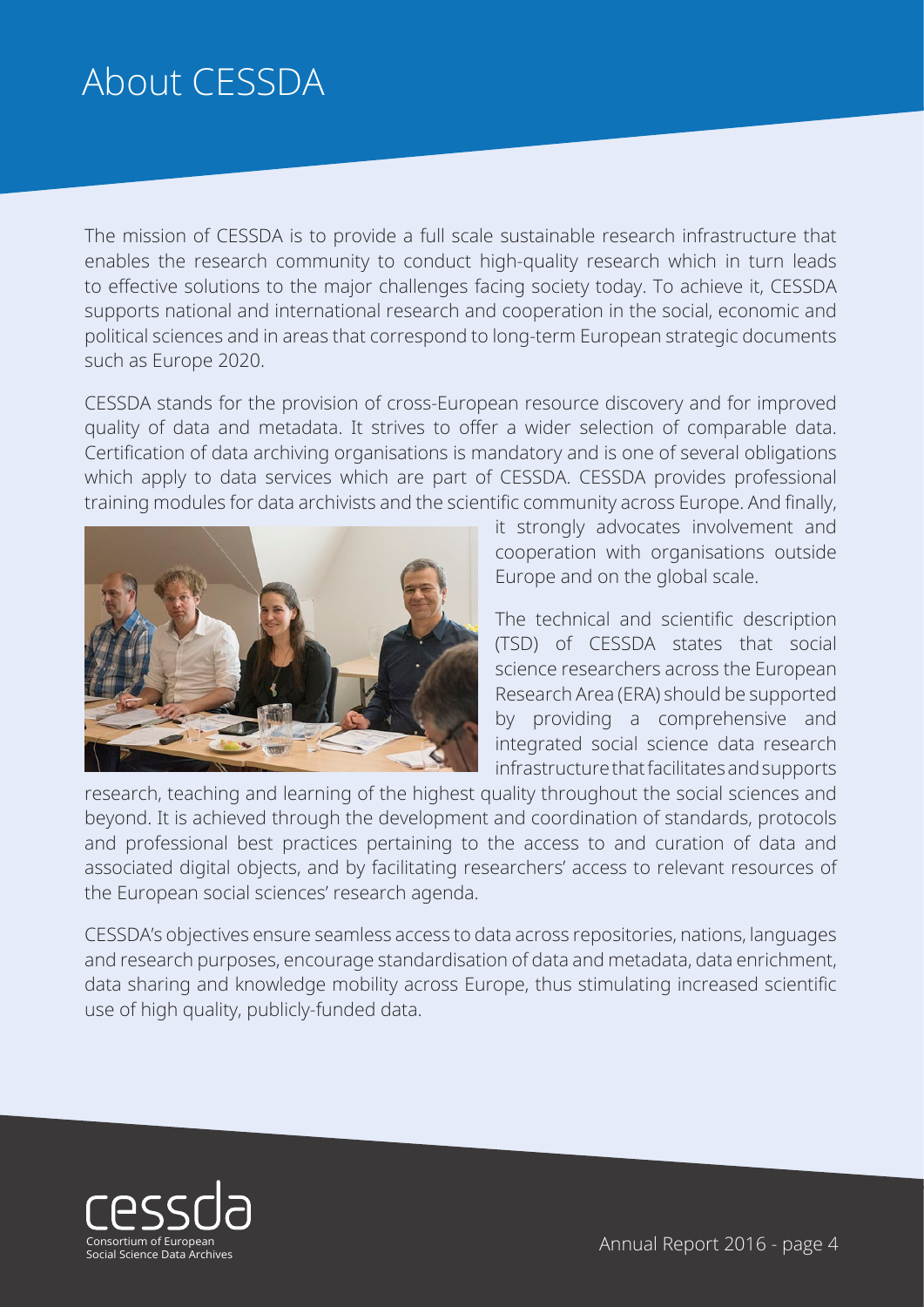# About CESSDA

### **CESSDA's main objectives are:**

- » To support national and international research and cooperation in the social sciences by providing a research infrastructure for data ingest, curation, and access (including discoverability) services;
- » To facilitate and promote more and wider use of high-quality data in social, economic and political research and, in turn, improve our understanding of ongoing societal processes, the problems involved and the solutions available;
- » To provide a comprehensive, distributed and integrated social science data research infrastructure that will facilitate and support research, teaching and learning of the highest quality throughout the social sciences in the European Research Area
- » To develop and coordinate standards, protocols and professional best practice;
- » To facilitate access to social science data resources for researchers regardless of the location of either researcher or data within the European Research Area, and beyond;
- » To enable, extend and promote access agreements, licensing models, and any other legal and organisational measure that enables and extends such access to distributed data resources, while taking account of the specific national requirements;
- » To actively contribute to the development, promotion and adoption of standards for data distribution and data management, thereby enhancing the quality of infrastructural services;
- » To work continuously to include further data sources, from Europe and beyond, into the infrastructure;
- » To provide training within CESSDA and beyond on best practices surrounding operational processes and data management;
- » To promote and facilitate wider participation in CESSDA.

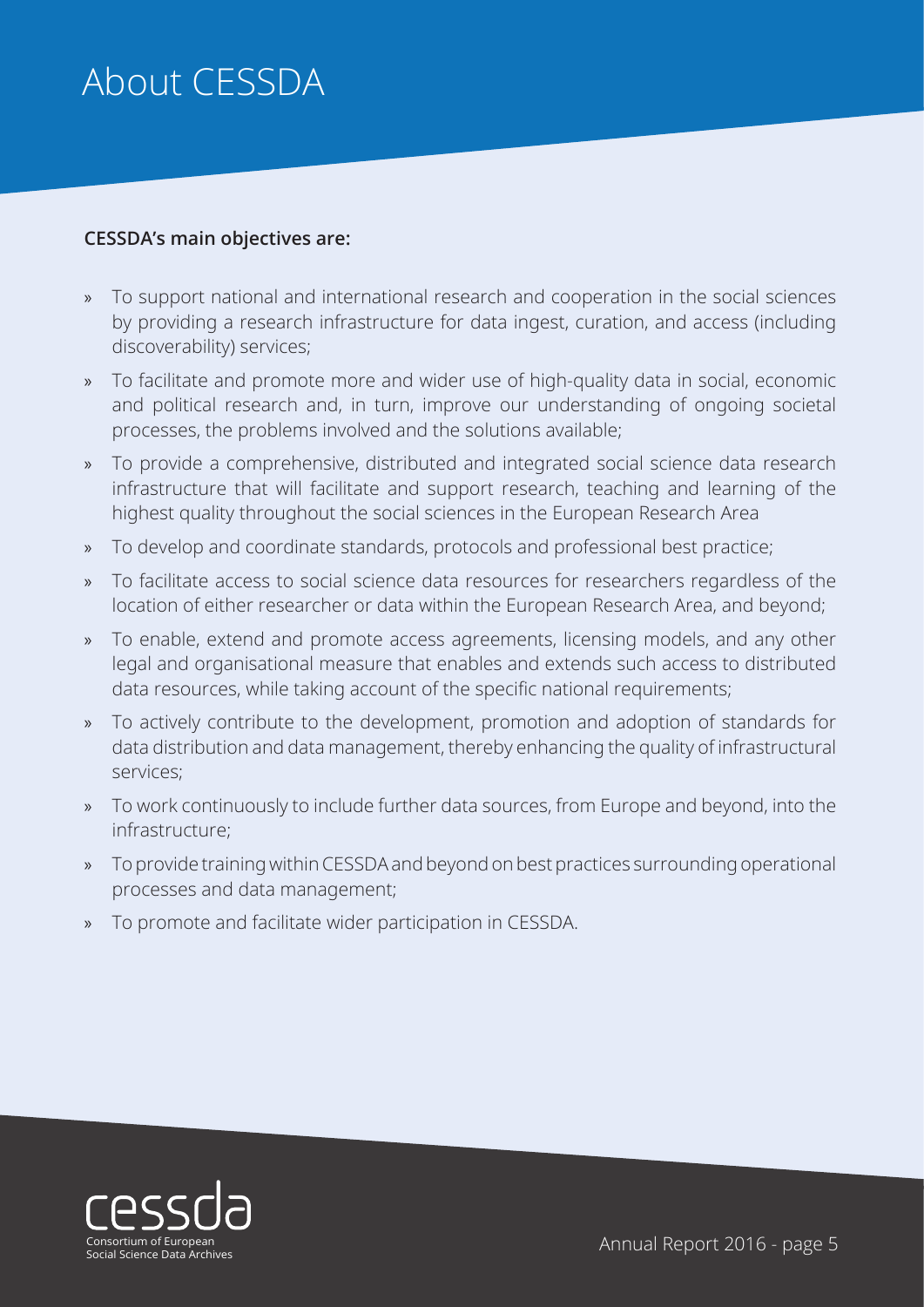<span id="page-5-0"></span>CESSDA's members can be found across the whole of Europe and therefore all of its activities are de facto international. However, CESSDA is also involved in a number of joint projects with external international partners.

### Work Plan Tasks

CESSDA operates on the basis of yearly work plans, which are made up of a number of tasks. Each task is led by one Service Provider (SP) and involves a number of other Service Providers. Engagement is based on expertise, capacity and availability. The following Work Plans have been adopted since 2014: WP2015, WP2016, and in November 2016, CESSDA General Assembly adopted the next Work Plan for 2017.

The majority of tasks in 2016 were connected to technical developments in CESSDA. The Work Plan 2016 was adopted by the CESSDA General Assembly in February 2016 and builds on the previous Work Plan (WP2015). For this reason, it began mid 2016, upon finalisation of most tasks from WP2015. The following tasks were launched in June 2016:

### **CESSDA Product and Service Catalogue – Phase 1**

The CESSDA Product and Service Catalogue project is proposed to run in four implementation phases during the next three years. The Products and Services catalogue is intended to provide a one-stop-shop for search/discovery of data sets relevant to social science research, by harvesting the metadata describing SP's holdings and making it browsable and searchable. Each phase will add additional functionality, so that the utility and ease of use of the product grows with each release.

It must be compliant with other CESSDA projects, such as the CESSDA Metadata Model (CMM), the Euro Question Bank, or the Open Source Metadata Harvester from 2015.

In 2016, the project gathered and refined the user requirements, and developed a demonstrator/pilot version. The project plan for Phase 2 was also developed.

Participants: UKDS (lead), CESSDA MO<sup>1</sup>, FSD, GESIS, NSD, SND.

1 CESSDA Main Office

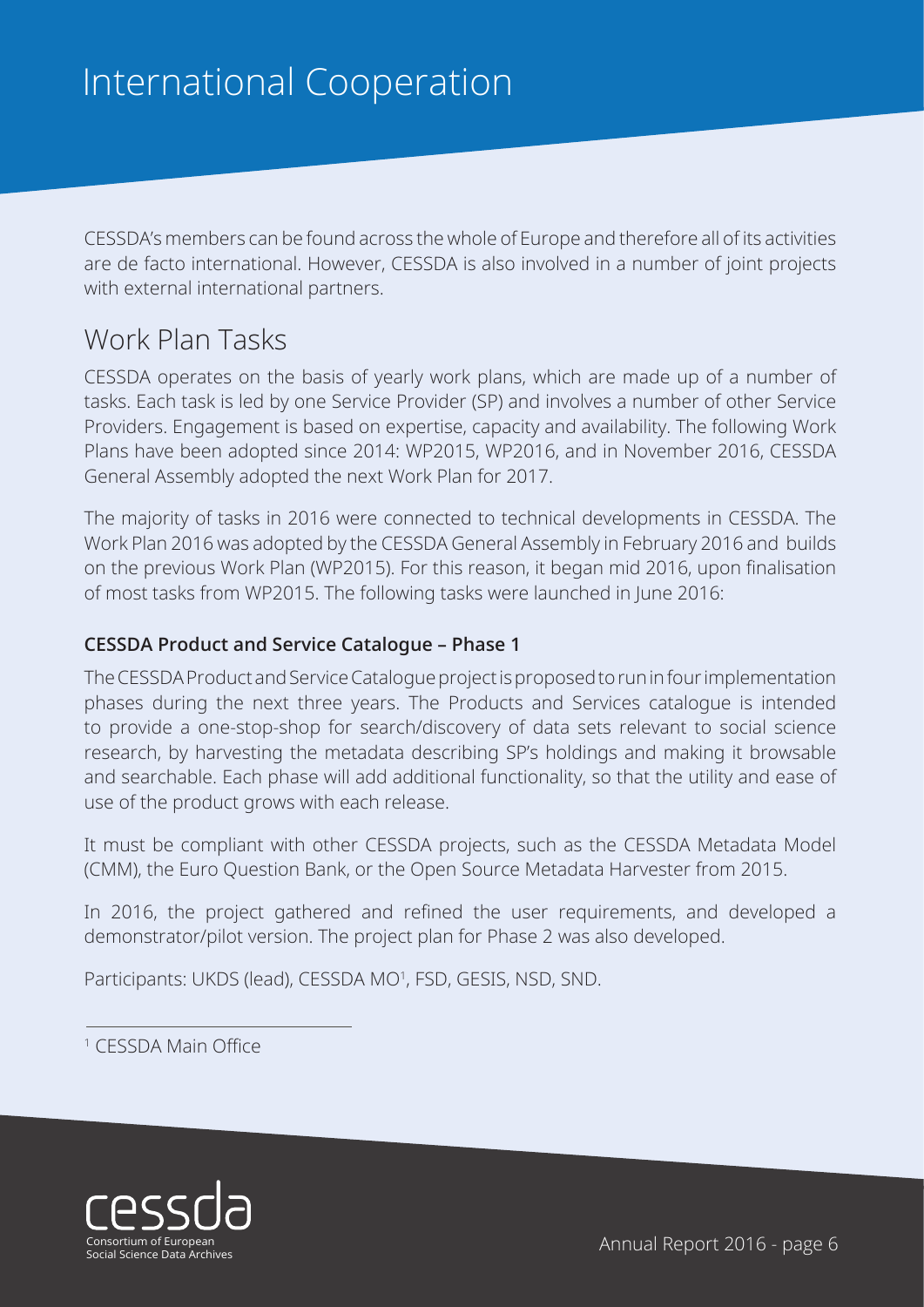### **CESSDA Technical Framework - Phase 2**

The CESSDA Technical framework project provided a development environment that would speed up the process for developing service components (such as the Product and Service Catalogue) without the need for Service Providers to install, configure and maintain a suite of software development tools within their own infrastructure.

Subsequent phases of the Technical Framework project will provide a deployment environment that the live service components will run in, as well as maintaining existing service components and integrating new ones.

Participants: UKDS (lead), CESSDA MO, DANS, FSD, FORS, GESIS, NSD.

### **Training modules for "Data Discovery"**

The Training task was delivered by the CESSDA Training Group and proposed the development of a new area of expertise: [Data Discovery](https://www.cessda.eu/Research-Infrastructure/Training/Data-Discovery).

The project aimed to improve user experience by making it easier for users to identify the correct data for their needs. Based on the lead partner expertise (UK Data Service), this allowed CESSDA users to locate and navigate data collections of the various service providers.

The modules described were delivered over the period running from June 2016 to 30 June 2017. Activities undertaken during the course of this task included assessment of end user training needs and existing training capacity across the CESSDA Service Providers.

A landscape mapping exercise took place to give insight into the data landscape



experienced by researchers. Lastly, two types of training content were designed and delivered during the project period: three webinars and a video.

Webinars covered several topics of interest to the scientific community and archiving professionals. The benefits will be extended further when this information is added to the

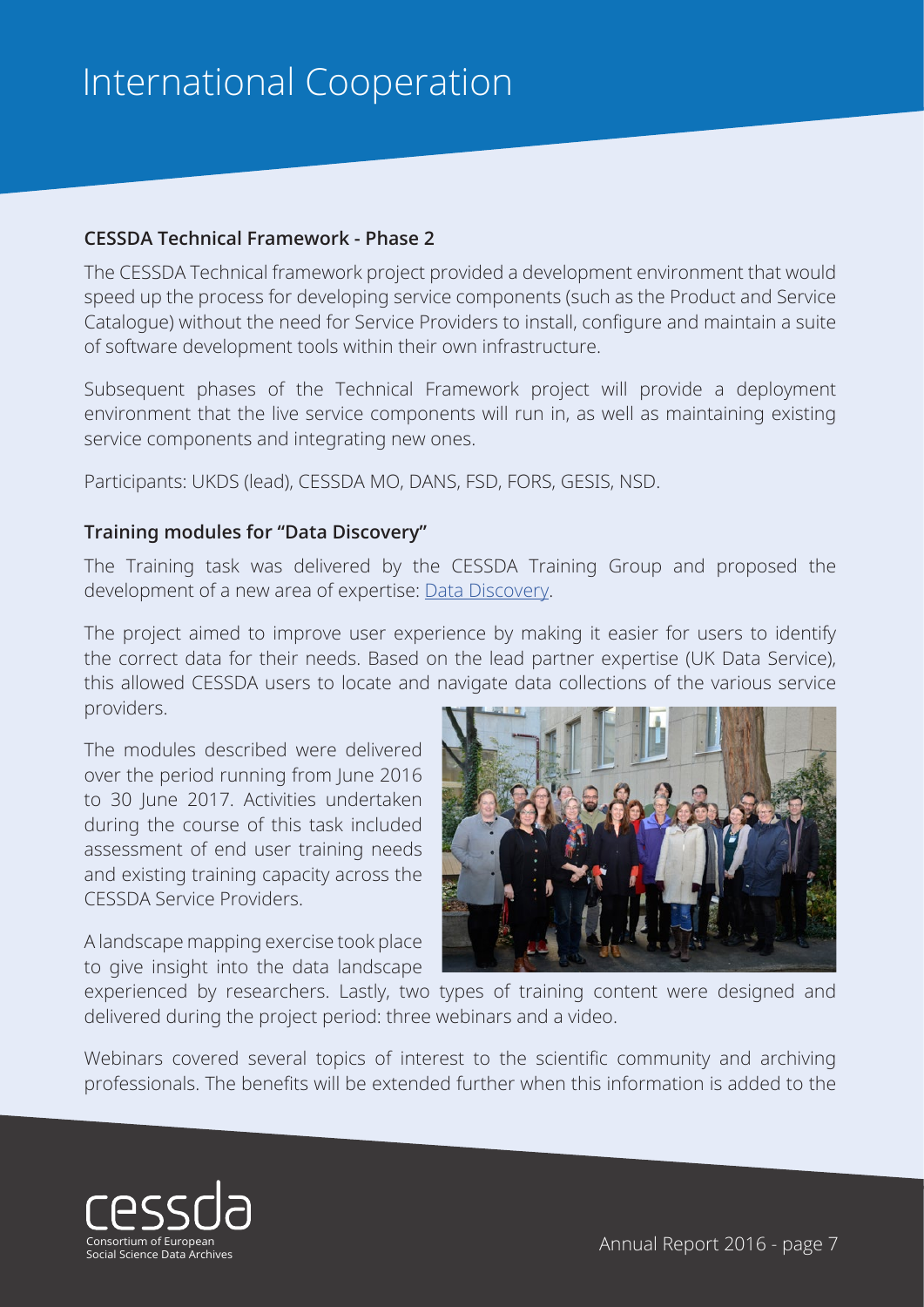Knowledge Sharing Platform (KSP) built in the framework of the EU-funded CESSDA SaW project.

Participants: GESIS and UKDS (lead), all Service Providers.

#### **Euro Question Bank - Phase 2**

The aim of the Euro Question Bank (EQB) project was to develop and implement a central search facility across all CESSDA's survey questions of different data sets in different languages, and also to cover as many questions of surveys as possible. EQB allows exploring particular topics to identify existing survey items.

This makes it possible for researchers in any country to identify questions that pertain to their research interests for the purposes of discovery or survey creation. Upon its completion, the Euro Question Bank will be linked to or integrated into other CESSDA systems, including the CESSDA Data Portal, the ELSST Thesaurus, CESSDA survey design and management tool, and the CharmStats harmonization software.

The project started initially in July 2015 (phase 1) with basic infrastructure plan and preliminary implementation. The design of user interfaces and testing with content and revised implementation took place in 2016, while broad application of the concept is planned together with enhanced functionality across CESSDA Service Providers in 2017.

Participants: GESIS (lead), FORS, FSD, NSD, SND, UKDS.

### **Develop and establish the CESSDA PID Policy for the data registration and service/ persistent identifiers within CESSDA**

The persistent identification (PID) of data sets has been on the agenda for several years. The ability to easily locate and access digital resources and then associate them with the related metadata is essential to allow for the citation, retrieval and preservation of those data.

Therefore, for research infrastructures such as CESSDA, there has to be a clear policy with respect to persistent and unique identifiers which provide value to researchers, and are practical to implement across the CESSDA SP without significantly altering local practices.

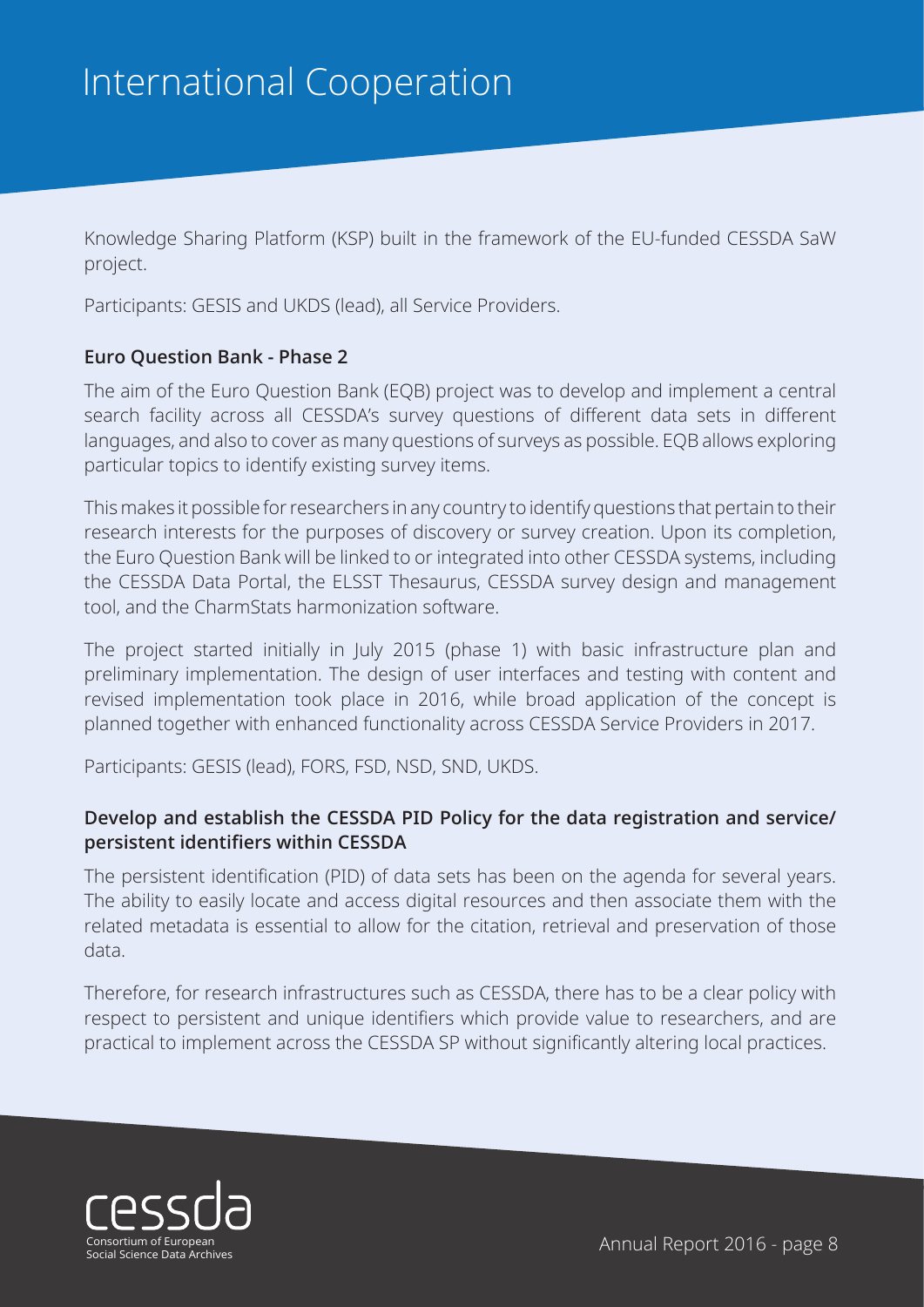The CESSDA Persistent Identifier Policy was intended to support the aims of locating, discovering, referencing, identifying and citing CESSDA SP data holdings. It serves as a basis for a common approach to the use of PID services across the CESSDA SP.

The policy contains requirements regarding the use of PID to which the CESSDA SP must adhere. The principles of the PID Policy are aligned with the CESSDA Statutes and the CESSDA Data Access Policy.

The PID Policy framework covers the general principles for the use of Persistent Identifiers across CESSDA SP and contains Best Practice Guidelines.

Participants: GESIS (lead), DANS, SND.

#### **CESSDA Expert Seminar 2016**

The CESSDA Expert Seminar 2016 ([CES2016\)](https://www.cessda.eu/Consortium/Communication/News/CESSDA/Vision-on!-CESSDA-s-Expert-Seminar-shows-the-way) was presented by the CESSDA Technical Working Group and hosted by the Czech Social Science Data Archive (CSDA) in Prague on 13 and 14 September 2016.

The focus of the seminar was on developing components for the CESSDA Research Infrastructure and it was aimed at technical managers and software developers. This was a closed event for European Data Archives



that are CESSDA Service Providers, observers and aspiring Service Providers. There were twenty five participants.

One of the key objectives of the CESSDA Technical Roadmap is to ensure that CESSDA has access to its software assets and also develops and retains the capability to maintain, enhance, quality assure and run them. To this end, the programme of CES2016 was a combination of theoretical and hands-on sessions, giving both a broad introduction to how CESSDA will manage the production of software components for its Research Infrastructure, and an in-depth look at some of the tools that have been adopted to support the development of components.

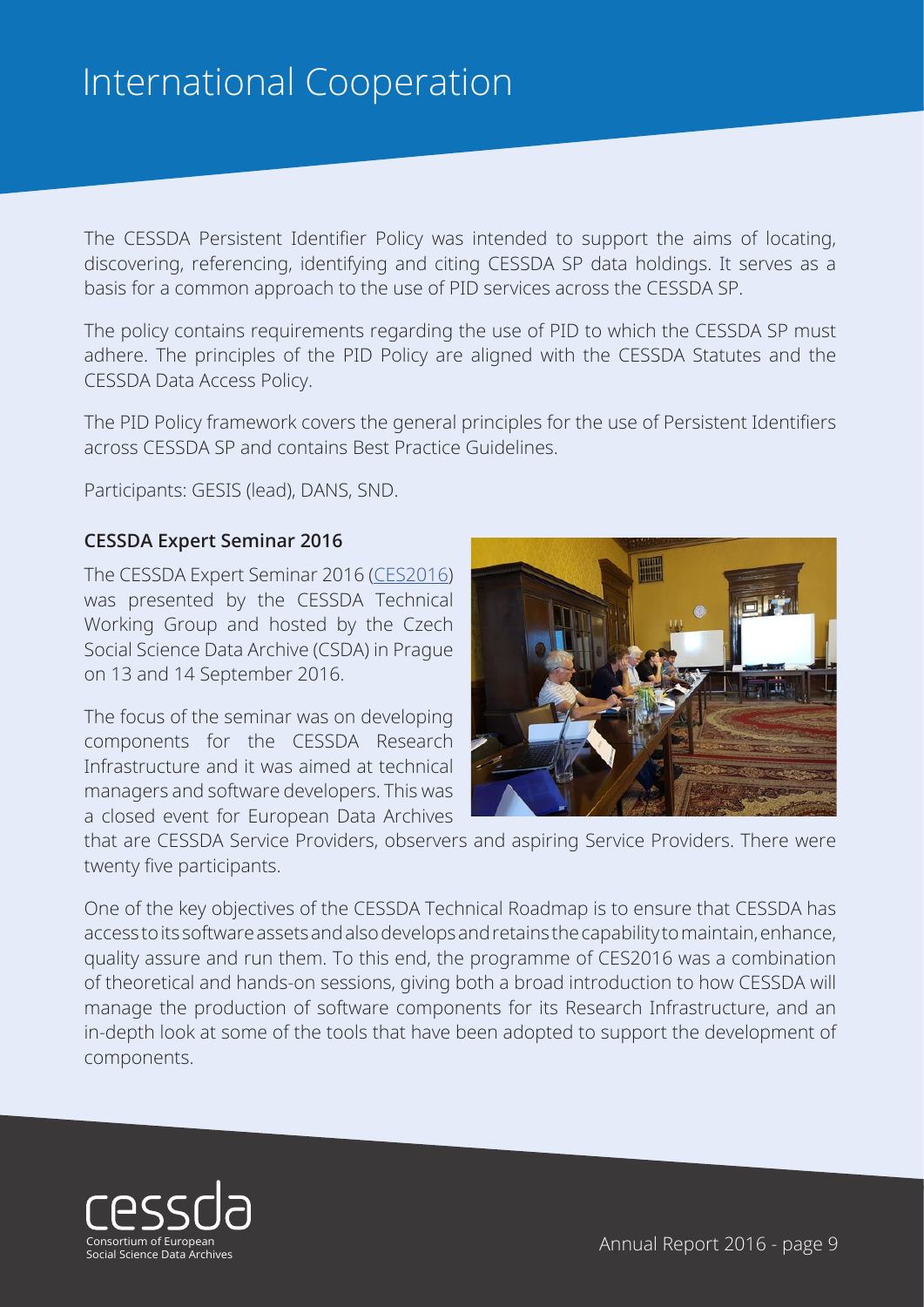Micro-service architectures, cloud computing, software maturity modelling and Continuous Delivery were amongst the topics discussed, as these are important enablers for achieving the technical vision.

### **Trust activities 2016**

Trust activities have been ongoing within the CESSDA community since 2013. It was revitalised with the submission and then beginning of the EU funded CESSDA SaW project.

The main objective of this task was to ensure that all the Data Seal of Approval obligations (now DSA/WDS requirements) are met by all Service Providers, as well as aligning DSA Guidelines with CESSDA Obligations for Service Providers (as stated in the Annex 2 of the CESSDA Statutes).

Trust activities would be extended beyond the duration of the CESSDA SAW project and are coordinated by the Trust Support Working Group, established in 2015.

In the course of 2016, this task evaluated already existing ideas and plans concerning trust issues within CESSDA.

Three categories of Service Providers were established: already certified, close to certification, and starters.

The period from June 2016 until the end of the year was a testing period for the assessment procedure; every Service Provider which had not yet obtained the DSA, was invited to use this period for testing the DSA/WDS assessment criteria and procedure.

Participants: DANS (lead), all Service Providers and extended CESSDA SaW network.

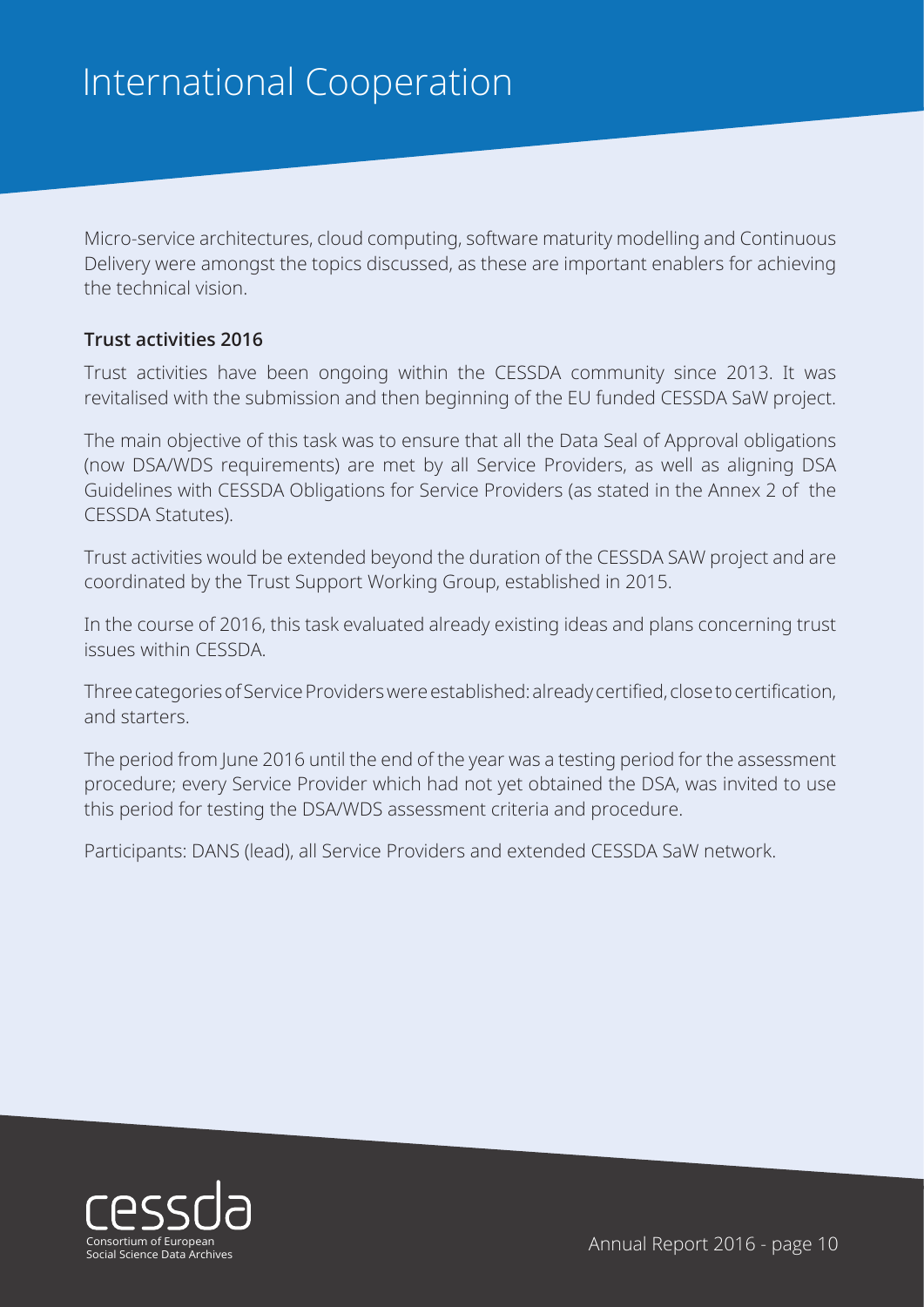# <span id="page-10-0"></span>CESSDA Technical Roadmap

The first version of the CESSDA Technical Roadmap was completed in December 2016 by the CESSDA Technical Working Group. It is aimed at potential suppliers of software items (applications, components, utilities etc.) for "We have laid firm foundations and set clear guidelines for the future growth of CESSDA's technical infrastructure."

- John Shepherdson Associate Director, Technical Services, UK Data Service



use within the CESSDA Research Infrastructure - in the first instance this will be the CESSDA Service Providers, but could potentially be any software development organisation.

The intention is to ensure that the direction of travel with respect to building and maintaining CESSDA's technical Research Infrastructure is clear to all concerned.

The document provides a high-level view of CESSDA's technical development work, so that readers can get a sense of what is in place, and what is to come on a year by year basis. It includes work plan activities, Annex 6 activities described in the CESSDA Statutes, and relevant work package tasks of EU-funded projects (such as CESSDA SaW and SERISS). Some of the items are highly speculative at this stage, and little detail (such as task description and timescales) is available. They are included as placeholders for completeness, and will be expanded or removed in subsequent revisions, as appropriate.

# European Union Funded Projects

CESSDA MO and its data service providers take part in a number of international projects of relevance to its mission. CESSDA AS is a grant beneficiary in three Horizon 2020 projects as follows:

### **[Big Data Europe](https://www.cessda.eu/Projects/All-projects/BigDataEurope) - Empowering Communities with Data Technologies**

The Big Data Europe (BDE) project started in 2015 and is due to run for 36 months.

CESSDA's role is to coordinate the input of the stakeholders of the Societal Challenge 6: Europe in a changing world - Inclusive, reflective and innovative society, in order to assist building a requirements specification for a new Big Data Aggregator platform. Once built, the aggregator will be used by CESSDA members and other research infrastructures in order to explore the value of big data, to evaluate the benefits of these new data sources to the social sciences and humanities, and to learn about the implications of managing and

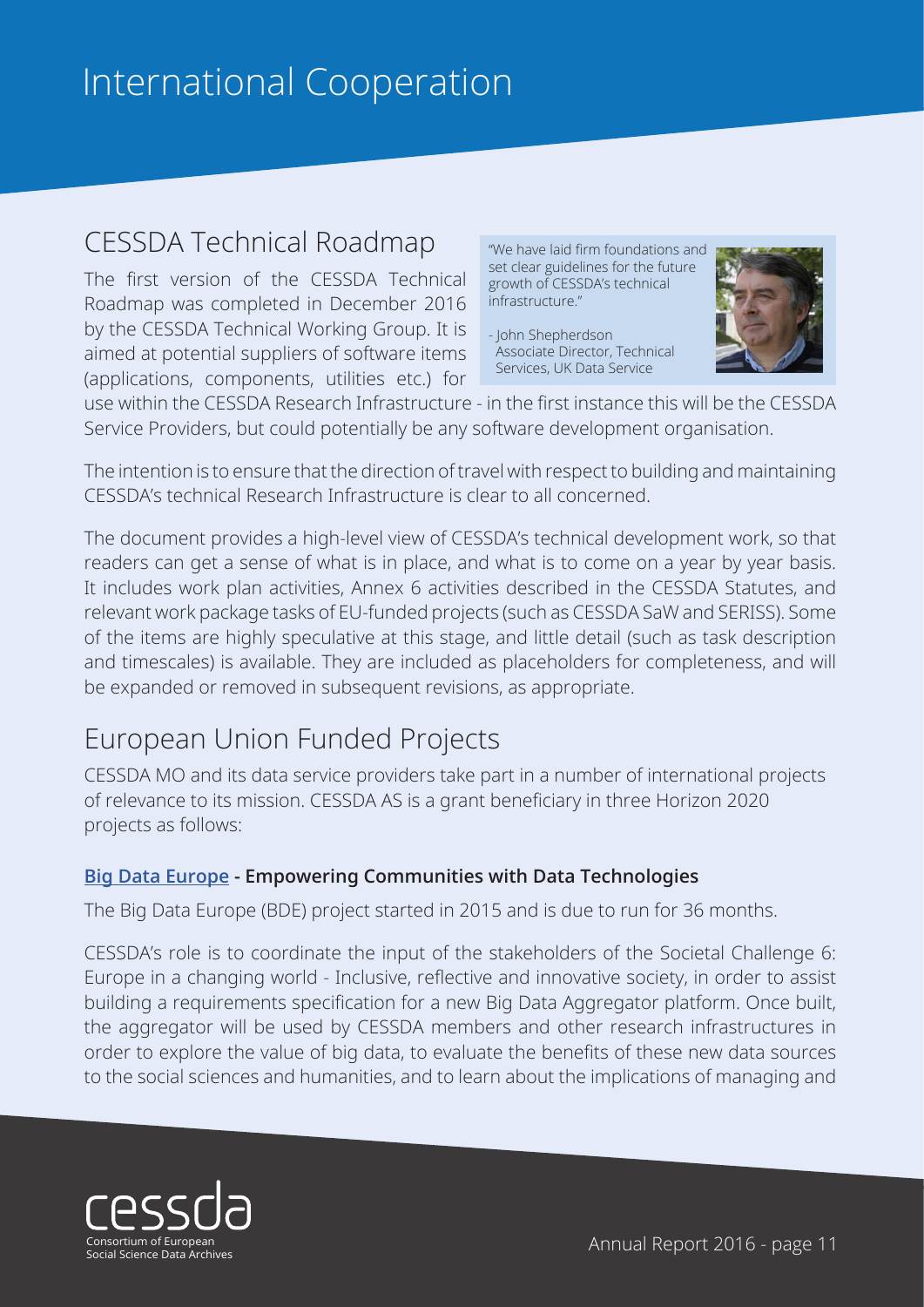preserving these sources of data from the perspective of an archive.

In 2016, BDE was successfully reviewed by the European Commission and independent evaluators, as it was half way through its lifetime. CESSDA co-hosted a workshop in Cologne on 5 December 2016 on "The Challenges of Big Data for societies in a changing world", along with three webinars in the course of the year: "New General Data Protection Regulation Adopted" (25 May), "European Open Science Agenda: Quo Vadis?" (30 May), and "Citizens' budget at municipal level" (28 September).

### **[CESSDA SaW](https://www.cessda.eu/Projects/All-projects/CESSDA-SaW) - Strengthening and Widening**

CESSDA Main Office is the coordinator of the CESSDA SaW project. This is a 2-year project with the primary ambition of establishing the conditions for a seamless social science data archive service for the whole of the European Research Area (ERA), capable of supporting the research needs of the next generation of social scientists wherever they may be.

As project coordinator, CESSDA is heavily involved in all aspects of the project. Tasks



carried out in 2016 range from the establishment of a knowledge sharing platform for ERA data archives and a hub, delivering a state of play evaluation of social science data archives and services in European Economic Area countries, identifying gaps and bottlenecks in existing services and producing national development plans to close the gaps and overcome present barriers.

In the course of the year the first or four planned workshops was held in the Netherlands. It was devoted to

trust activities. The second consortium meeting was held in Bergen, and the third one in Budapest, Hungary, which facilitated hungarian efforts towards membership in CESSDA. In July 2016, CESSDA SAW completed its first year and was successfully reviewed by the European Commission and an independent reviewer.

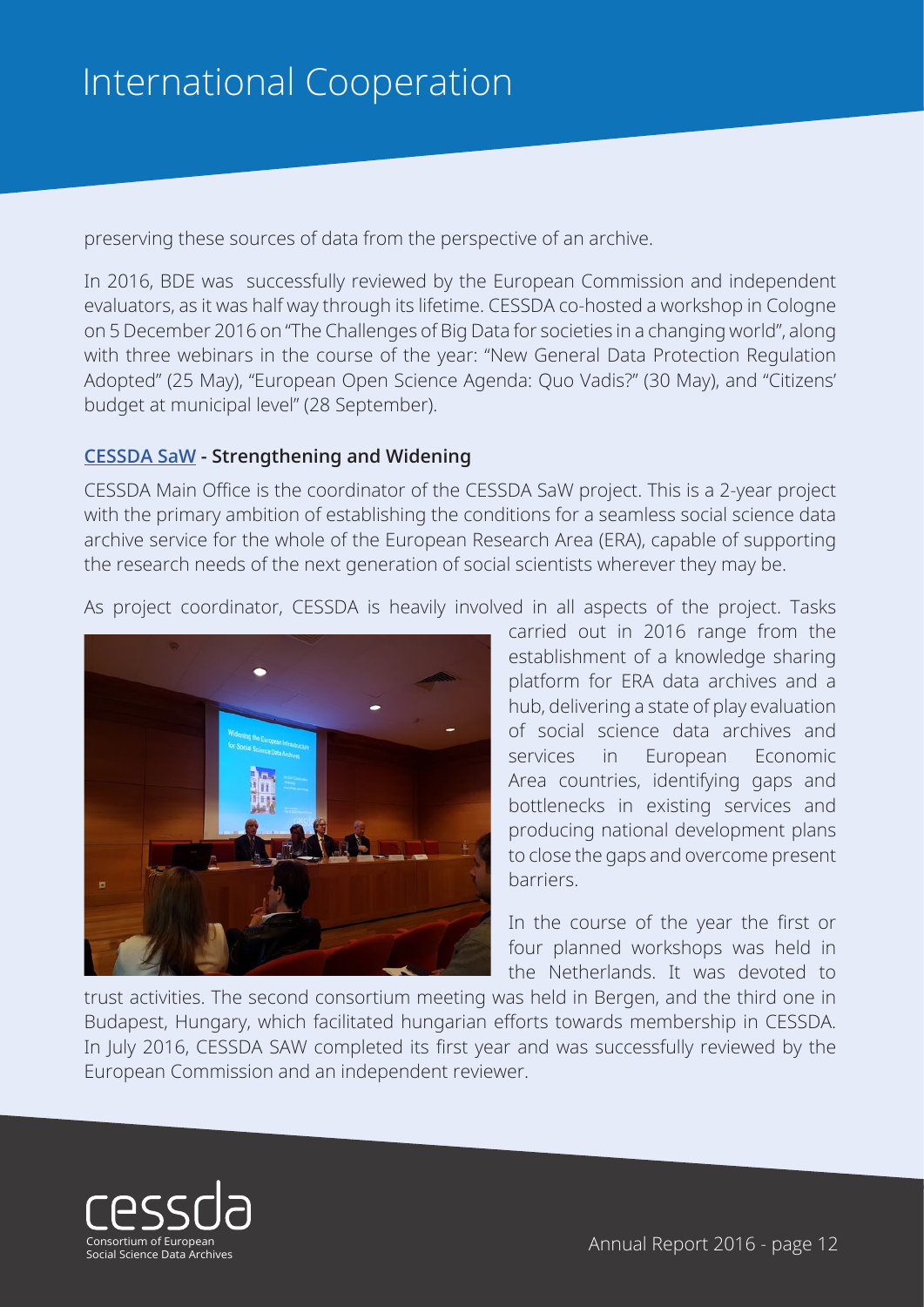### <span id="page-12-0"></span>**[SERISS](https://seriss.eu/) - "Synergies for Europe's Research Infrastructures in the Social Sciences"**

SERISS is a 4-year project which brings together three research infrastructures in the social sciences: the European Social Survey (ESS), the Survey for Health Ageing and Retirement in Europe (SHARE) and the Consortium of European Social Science Data Archives (CESSDA), along with some aspiring infrastructures.

The project started in 2015 and CESSDA participates via five of its Service Providers as well as staff at the Main Office.

SERISS focuses on three broad themes: addressing key challenges for cross-national data collection, breaking down barriers between infrastructures and embracing the future of social sciences.

In 2016, the main issue was alignment of technical developments in the course of the

"Since July 2015 CESSDA ERIC has been a key partner in the Horizon2020 project Synergies for Europe's Research Infrastructures in the Social Sciences (SERSS), coordinated by European Social Survey (ESS) ERIC. Data protection experts at CESSDA (NSD) are leading a workpackage to explore the legal and ethical issues around new forms of social science data and have been providing invaluable help to Europe's survey infrastructures as they prepare for the introduction of the General Data Protection Regulation in 2018. CESSDA colleagues at FORS, GESIS and NSD are working closely with researchers from ESS and the European Values Study on a suite of online tools that will improve our ability to manage the survey lifecycle efficiently and to document survey metadata effectively. This ongoing collaboration between CESSDA and other leading social science research infrastructures in Europe serves to strengthen and harmonise social science research, equipping the infrastructures to meet

future challenges and ensuring that national and European policymakers can continue to draw on socio-economic evidence of the highest quality."

- Professor Rory Fitzgerald ESS ERIC Director and SERISS Coordinator



SERISS project, and CESSDA technical standards. That was needed in order to accommodate interactive tools for cross-national surveys on the CESSDA website. Significant advancements were made in the area of legal and ethical challenges facing cross-national social science research.

### New Proposals in 2016

The following project proposals were submitted to the European Commission in 2016:

#### **DwB2 - Data without Boundaries 2**

The project would provide the overall framework and infrastructure necessary for dramatically enhancing the use of official and administrative microdata by researchers,

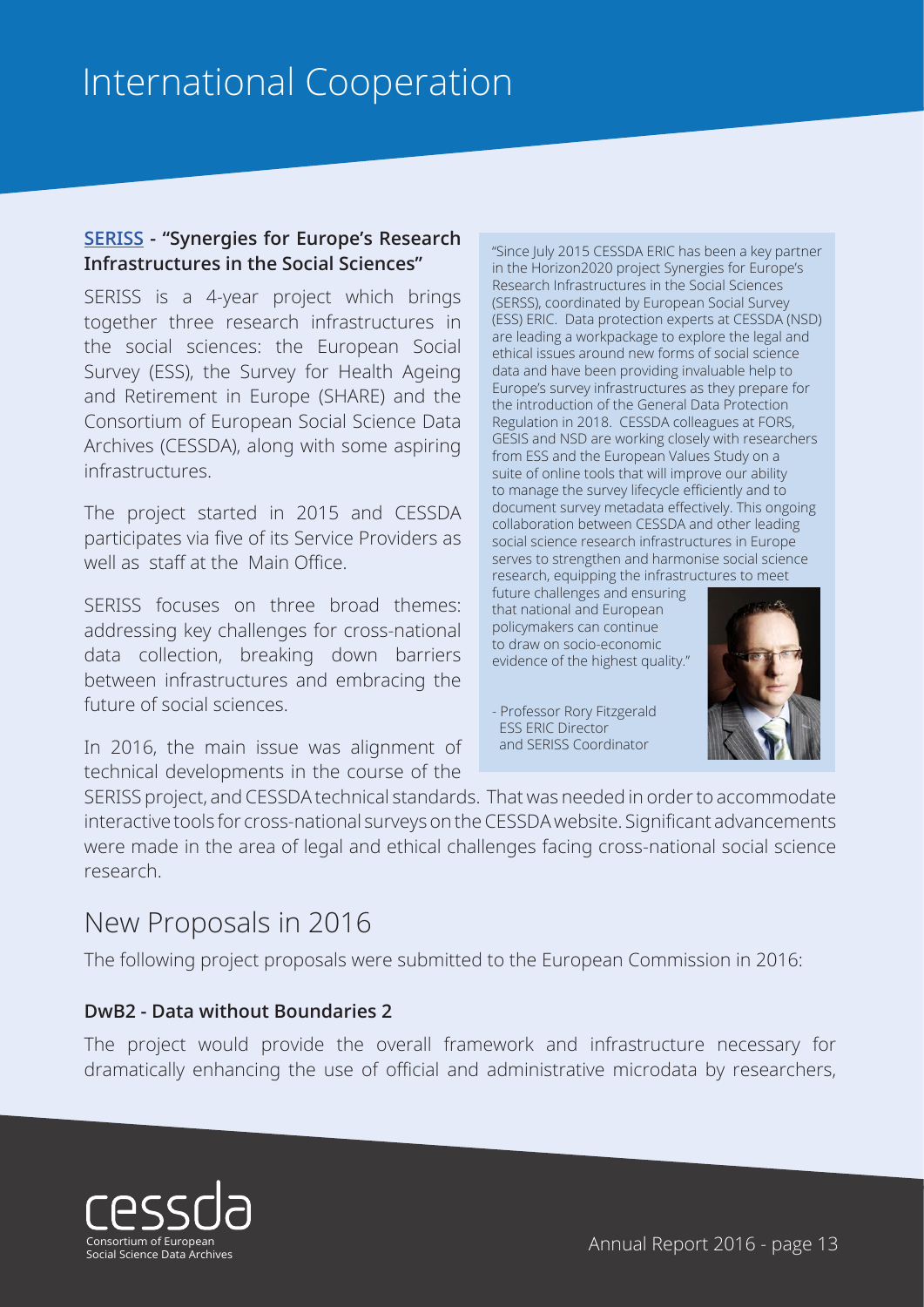particularly confidential and sensitive data across borders.

This represents a core objective for the communities involved in the preparation of the project proposal: data producers/data owners, data accreditors, data providers and data users.

The project would build on the [Data without boundaries project](https://www.cessda.eu/Projects/All-projects/DwB) which ended in April 2015. The project would aim to accomplish the following: foster discussions at a high level on the legal frameworks that impact access to data, cooperate with the Research Data Centres providing access to confidential data, set up a Distributed Secure Research System for Research Data Centres together with a metadata system for discovery and use of such data. Having CESSDA as a partner would help ensure the sustainability of the project outputs, not least thanks to the cooperation with various stakeholders at national and European level relevant to access to official and administrative data.

### **PopLife - An Integrated Community On Population and Life Course Dynamics**

PopLife aims to link population data, researchers and stakeholders into an Integrated Population Research Community. This would allow for better use of existing resources, more coordination among international and national survey infrastructures, as well as easier access to additional types of data. PopLife proposes to integrate data from social media, population registries and web analytics into survey infrastructures and thus tried to dramatically increase the scientific power of such infrastructures.

Cutting edge research on the causes and consequences of demographic changes would thus be conducted. The overarching aim of PopLife is therefore to provide researchers and stakeholders with an integrated community with access to the best and most innovative resources to study the causes and consequences of population change.

### **Trust4Data - Core Certification for Data Repositories in an Open Science Infrastructure**

The objective of this proposal is to establish a Core Certification Service for research data repositories. The project would build on the work carried out within the Research Data Alliance, to integrate the current fragmented first attempts for (self-)certification into a system of Core Certification, that can be deployed by any and all data repositories willing to join the European Open Science Cloud. It would develop and create a standard information

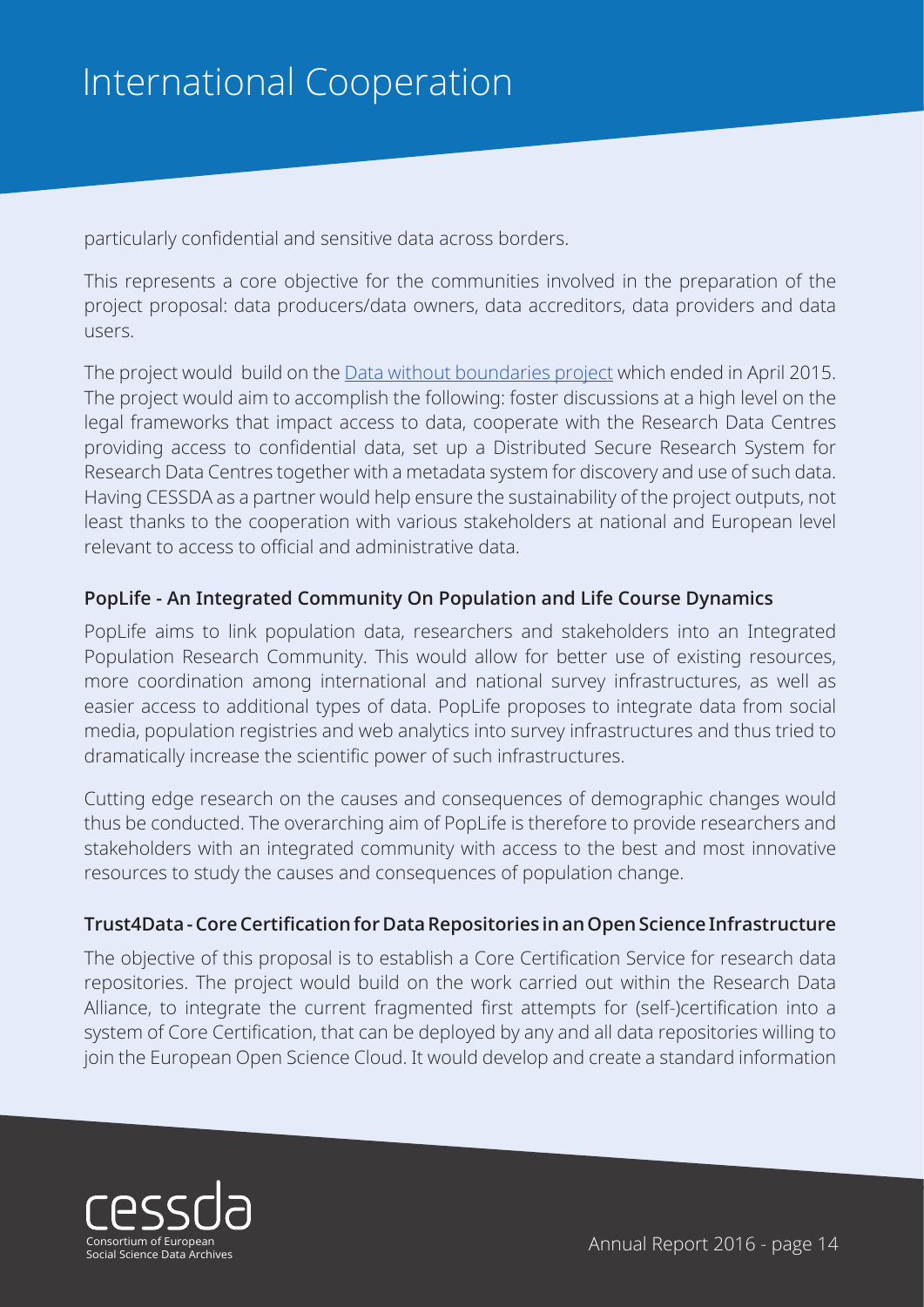(object and process) model for Core Certification, which would be deployed within a dedicated group of early adopters.

Trust4Data would bring together the key players in the field: leading members of ICSU/WDS (World Data System) and DSA (Data Seal of Approval) who have successfully established the first certification practices within their own multidisciplinary, global communities. The idea is to to integrate these models into one new Core Certification Service, which would make it accessible to a wider group of data repositories, first and foremost those aiming to play a role in the European Open Science Cloud.

### **RISCAPE - European Research Infrastructures in the International Landscape**

The proposal aims at providing a peer-reviewed international landscape analysis report on the position and complementarities of the major European research infrastructures in the international research infrastructure landscape. Such a report would be systematic, focused, of high quality, comprehensive and consistent. The resulting report and the used methods should contribute to the usability and objectivity of the information provided for the strategic development and policy of European Research Infrastructures. The proposal is directly linked to the European Commission's strategy on EU international cooperation in research and innovation, particularly on the need to obtain objective information in order to help implement it.

Furthermore, CESSDA MO contributed directly to the recent success of the Big Data Europe project, in particular the Societal Challenge 6 "Europe in a Changing World - Inclusive, Innovative and Reflective Societies" activities which are being led by CESSDA MO. Results and efforts in this domain during the past 1.5 years directly influenced (with some other projects and initiatives) the preparation and announcement in October 2015 of the Horizon 2020 call entitled: ["Policy-development in the age of big data: data-driven policy-making,](http://ec.europa.eu/research/participants/portal/desktop/en/opportunities/h2020/topics/co-creation-06-2017.html)  [policy-modelling and policy-implementation](http://ec.europa.eu/research/participants/portal/desktop/en/opportunities/h2020/topics/co-creation-06-2017.html)".

Following this announcement, CESSDA and Fraunhofer IAIS, the coordinator of the BDE project, started work on a project proposal, the deadline for which was February 2017.

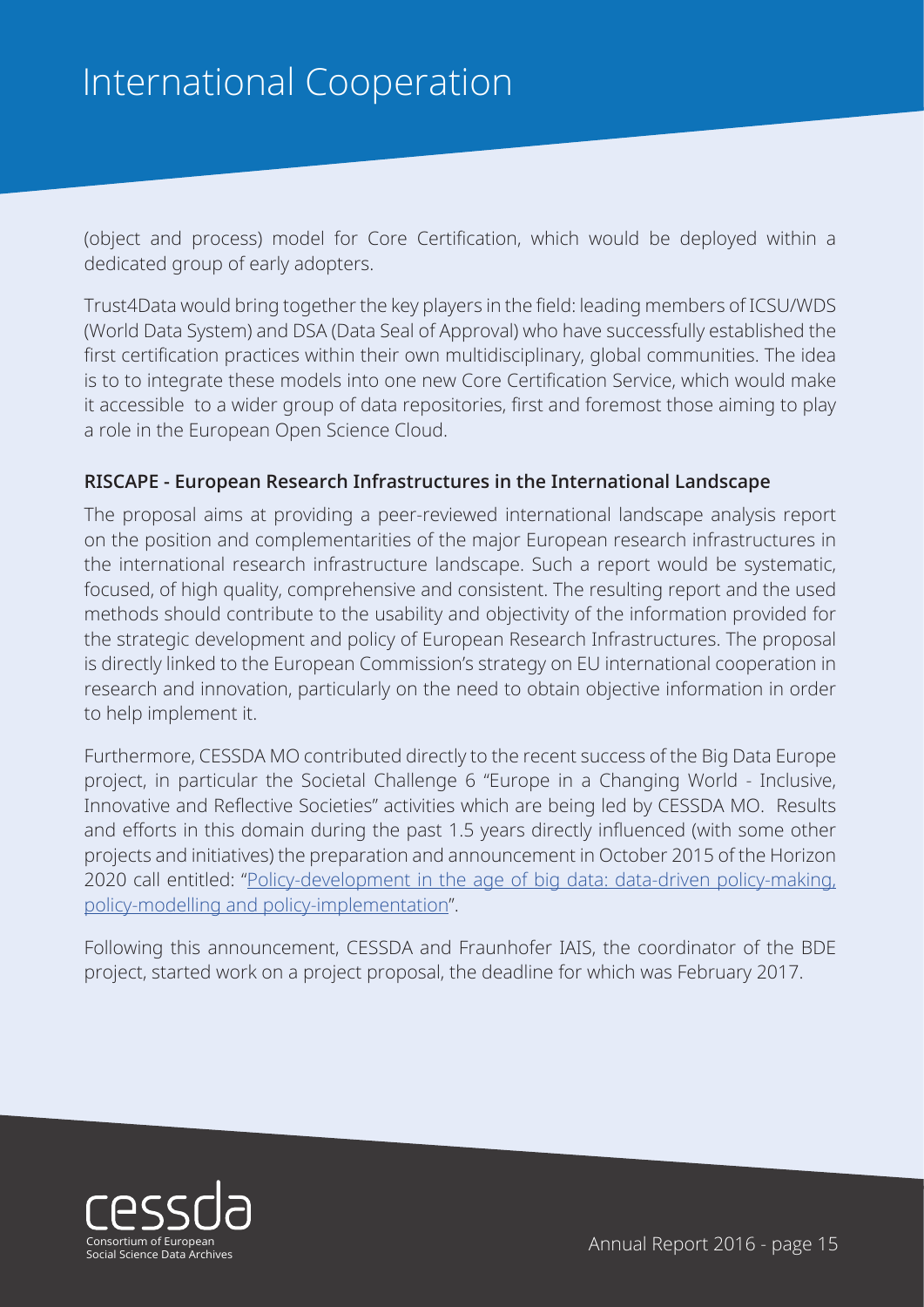# <span id="page-15-0"></span>Other Forms of Collaboration

### **IASSIST**

International Association for Social Science Information Services and Technology (IASSIST) is an international organisation working with information technology and data services to support research and teaching in the social sciences. CESSDA has been actively involved in IASSIST activities for many years.

The theme of the 2016 edition of the annual conference was "Embracing the 'data revolution': opportunities and challenges for research" and it was the 42nd of its kind, taking place every year.

[IASSIST16](http://iassist2016.org) took place in Bergen, Norway, from 31 May to 3 June, hosted by NSD - Norwegian Centre for Research Data. CESSDA was presented at several sessions of the IASSIST2016 and the plenary session "CESSDA sets the stage for the data infrastructure of the future" was held on 2 June. This session presented to the audience CESSDA's activities through engagement on an international level through both external and internal projects.

The three ongoing Horizon 2020 projects in which CESSDA is involved were presented as well as the internal CESSDA project on metadata management led by FSD, the Finnish data archive, from the CESSDA consortium.

Two other presentations of CESSDA's activities were made during the IASSIST16 conference: "Maturity Model for Assessing Data Infrastructures – CESSDA as an Example", drawing from the CESSDA SaW project, during the "Data Services: Setting up and evaluating" session on 1 June, and "CESSDA Research Infrastructure – Technical Framework" during the "Technical Data Infrastructure Framework" session on the same day. CESSDA was actively involved in spreading the word about the conference via its website, social media channels and the IASSIST blog.

### **ICPSR**

[ICPSR](http://www.icpsr.umich.edu/icpsrweb/) (Interuniversity Consortium for Political and Social Research) is an international consortium of more than 700 academic institutions and research organisations. ICPSR provides leadership and training in data access, curation, and methods of analysis for the social science research community.

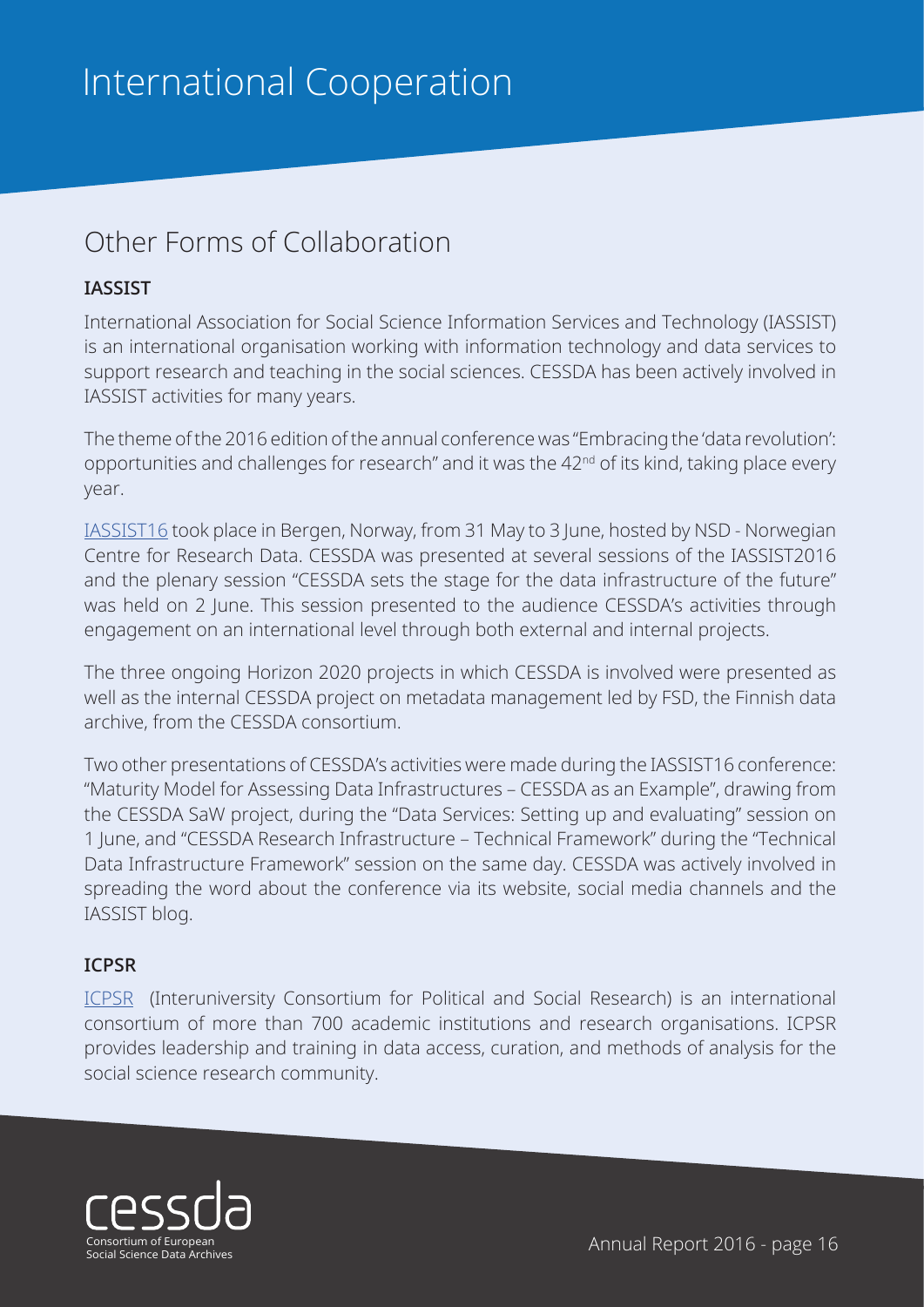CESSDA is actively involved in regular ICPSR meetings, and regular communication channels are established with the Main Office which led to joint participation in EU H2020 project CESSDA SaW (Strengthening and Widening). ICPSR will serve as the "industry best" or "gold standard" organisation against which CESSDA will be benchmarked towards the end of the project.

CESSDA has a standing invitation to the ICPSR Council Meetings, and ICPSR representatives regularly attend CESSDA Service Providers' Forum meetings.

### **DDI**

The [DDI Alliance](http://www.ddialliance.org/) (Data Documentation Initiative Alliance) is a self-sustaining, multiinstitutional membership organisation that develops and promotes the Data Documentation Initiative (DDI) specification and associated tools, education, and outreach programmes.

In July 2016, CESSDA became a member of the DDI Alliance, thus becoming one of a number of organisations from a range of countries, disciplines and sectors committed to developing and maintaining publicly available metadata standards and semantic products for documenting social science and related data.

The DDI Alliance is a programme of the University of Michigan and as the current host institution, and operates within the ICPSR.

#### **RDA**

[RDA](https://www.eudat.eu/blog/research-data-alliance-europe-update) (Research Data Alliance) is working on building the social and technical bridges to facilitate data sharing and reuse. CESSDA Chief Technical Officer is a member of [GEDE-RDA](https://www.rd-alliance.org/groups/gede-group-european-data-experts-rda) (Group of European Data Experts-Research Data Alliance), which aims "to promote, foster and drive the discussions and consensus forming on creating guidelines, core components and concrete data fabric configuration building based on a bottom-up process".

Two virtual meetings took place in 2016, where the goals and charter document were discussed, and one face-to-face meeting was held in November. The meeting was hosted by the Slovak Centre of Scientific and Technical Information (SCSTI) and discussions took place on data challenges, as well as the IRG Roadmap and proposed requirements for an e-infrastructure. A PID focus area was created as as a use-case to develop a GEDE approach, where GESIS is the CESSDA representative.

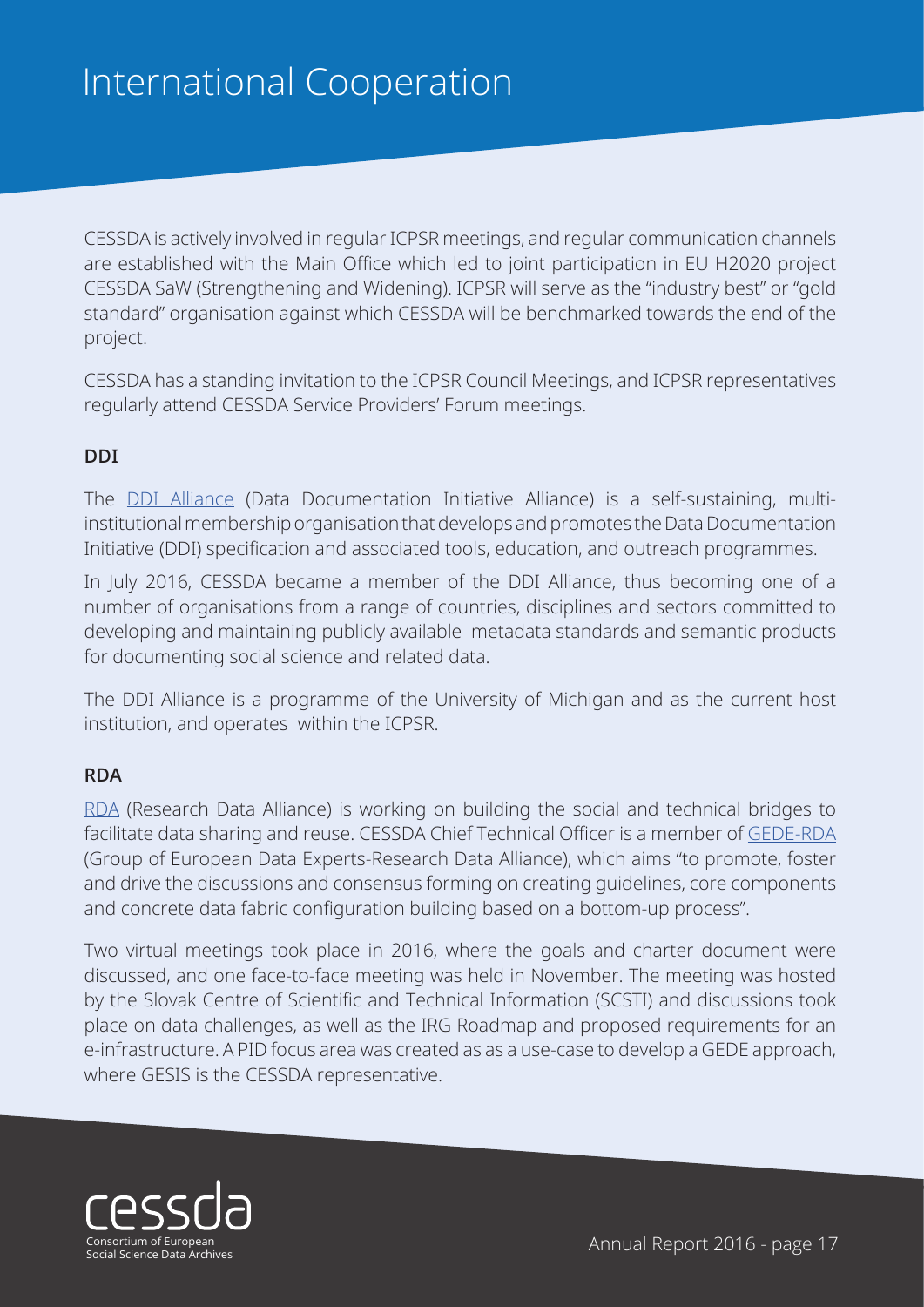### <span id="page-17-0"></span>**Eurostat**

In 2014, CESSDA considered closer cooperation with [Eurostat](http://ec.europa.eu/eurostat) and the European Statistics System Committee, in the light of the development of a research strategy for European statistics microdata within the European Statistics System.

CESSDA and possible areas of cooperation were presented to Eurostat in early 2015. The informal cooperation continued in 2016, aiming at the formalisation of joint activities through the Memorandum of Understanding once CESSDA becomes an ERIC (European Research Infrastructure Consortium).

Other forms of cooperation with Eurostat continued in 2016; Eurostat representatives participated in all events organised by CESSDA in the BigDataEurope project and CESSDA was also invited to be a part of the Microdata Access Network Group to be launched in 2017.

### CESSDA Communication Activities

The CESSDA website is the primary communication tool for CESSDA with regular inputs from Communication Group members as well as CESSDA Main Office, published monthly and subsequently disseminated via a range of social media platforms (news and events). CESSDA published 30 news items during the course of 2016, sixteen of which were prepared together with members of the group and/or other staff in the Service Providers. An annual review of dissemination activities for CESSDA by group members was gathered in 2016 as well as user data from thirteen archives for the previous year.

In light of CESSDA becoming an ERIC (European Research Infrastructure Consortium), a website review process was launched at the CESSDA Main Office. A policy and media calendar was also kept up to date which showed planned communication activities by CESSDA and its Service Providers throughout the year, based on identified areas of focus for strategic communications. The CESSDA communication strategy should be finalised within CESSDA ERIC, in line with the new CESSDA ERIC Strategic Plan 2018-2022.

A collaboration in terms of communications with the current four ERICs in the social sciences and humanities (CLARIN, DARIAH, ESS, SHARE) was established in 2016 by CESSDA Main Office in order to create synergies and draw on each others' strengths. In addition, the

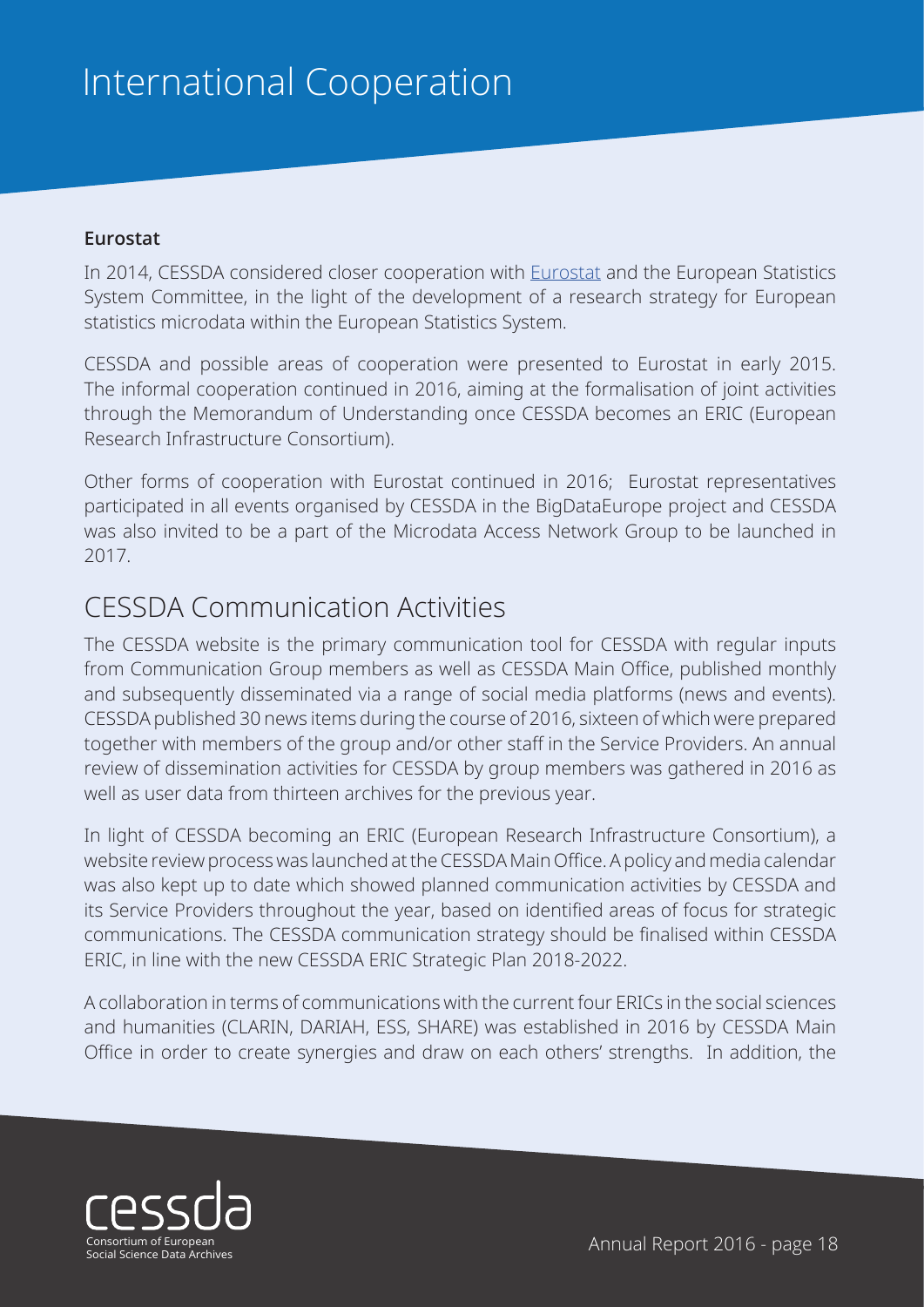PARTHENOS project, which supports the work of CLARIN and DARIAH, as well as CLARIAH, a national counterpart to CLARIN and DARIAH in the Netherlands, were brought on board as an important part of this initiative. Moreover, consultations between CESSDA and the heads

"When archives provide evidence about societies at

the individual and the collective level, they tell us stories. A brief oneyear-story of SoDaNet\_ Greece membership in CESSDA follows.

We, at SoDaNet,



continue through CESSDA, the journey within the European research ecosystem by acquiring better means to do the job we already do. The means provided include the following: information flow regarding data, easy exchange and expertise on mainstream data issues, such as trust and training, and networking. Last but not least, participation in projects provides us with knowledge, visibility and resources. Thus, we are looking forward to a future based data within CESSDA ERIC.

- Dimitra Kondyli Researcher, SoDaNet

of the abovementioned ERICs also started in 2016, with the aim of increasing visibility and impact with regard to decision makers and thus positively contribute to the sustainability of these ERICs and a possible widening of their activities. Closer cooperation is also encouraged for the management of daily activities and for tackling common issues and challenges for the social science and humanities ERICs. Joint efforts in awareness raising, especially in potential member countries were considered, as well as a combined top-down and bottom-up approach (i.e. joint conferences in collaboration with ministries, as well as support to potential Service Providers identified in non-member countries).

CESSDA has been on the ESFRI (European Strategic Forum for Research Infrastructures) roadmap from its first strategic document for the construction and development of the next generation of pan-European research infrastructures. In 2016, the commitment made by Member States and the European Commission in the Innovation Union flagship initiative to have implemented 60% of these ESFRI projects by the end of 2015 was fulfilled. 29 ESFRI Landmarks reached the implementation phase and these serve as hubs of scientific excellence. The [ESFRI Roadmap 2016](http://www.esfri.eu/roadmap-2016) presented 21 ESFRI Projects, and CESSDA was among five landmarks in the social sciences and humanities.

In 2016, CESSDA was an official sponsor of the 3rd International European Social Survey (ESS) conference: "Understanding key challenges for European societies in the 21st century", which took place in Switzerland on 13-15 July 2016 at the University of Lausanne. CESSDA was successfully represented in another ESS event: "International ESS Conference-Romania 2016", which took place on 20-21 October 2016 in Bucharest, Romania.

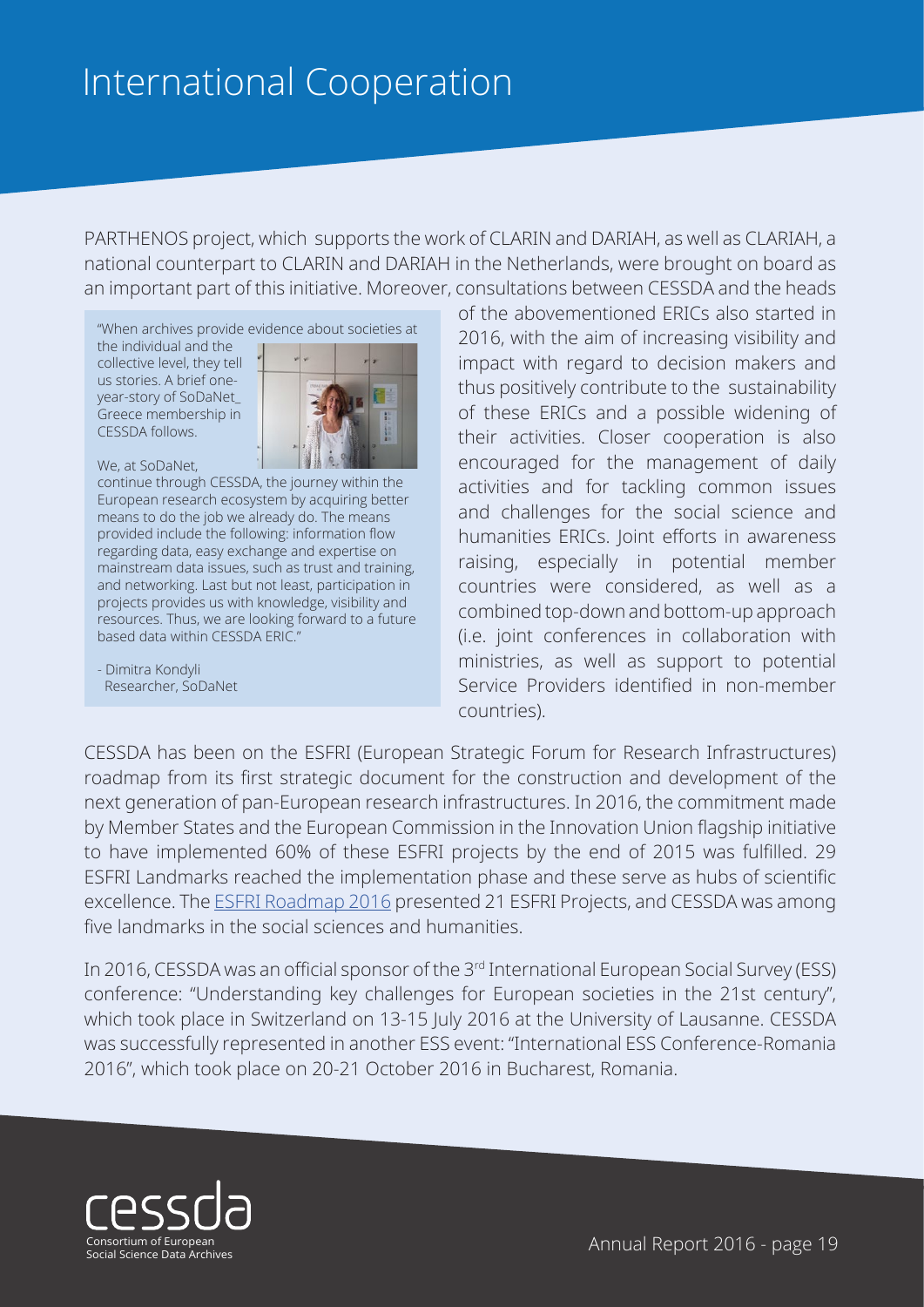# <span id="page-19-0"></span>Looking ahead

### ERIC Process

The process of transformation from CESSDA AS to CESSDA ERIC (European Research Infrastructure Consortium) started in early 2015 with Step 1 of the application submitted in April 2015. The future structure of the ERIC with a Director and a General Assembly as the governing bodies was decided by the CESSDA General Assembly in mid-2015. Updated application materials (CESSDA ERIC Statutes, Technical and Scientific Description of CESSDA with annexes) were submitted to the European Commission on 1 December 2016 during Step 2 of the application. A majority of the current CESSDA members became the founding members of CESSDA ERIC. The formal decision and launch of CESSDA ERIC is expected mid-2017.

### Upcoming Initiatives & Priorities for 2017

Work carried out in 2016 as part of the Work Plan 2016 has to be followed up and upgraded in 2017. Most of the projects funded in 2016 will be carried over to 2017, and 2017 Work Plan projects were approved by the General Assembly in November 2016. The Technical Framework project will continue its third phase of development. CESSDA Product and Service Catalogue phase 2 is scheduled to start in early 2017, along with several new tasks designed for 2017. Cooperation with Eurostat is an important part of future planned activities along with further developments with all current and newly submitted EU funded projects and proposals. CESSDA is also preparing for the new phase in its development and life-cycle with the formal establishment of CESSDA ERIC. Further growth of CESSDA Main Office is also planned in 2017.

[The Work Plan 2017](https://www.cessda.eu/Projects/Work-Plans) was adopted by the CESSDA General Assembly in November 2016 and will start in January 2017. This is the first Work Plan that is following the regular cycle procedure of proposing, developing and adopting work plan tasks. It consists of the following tasks:

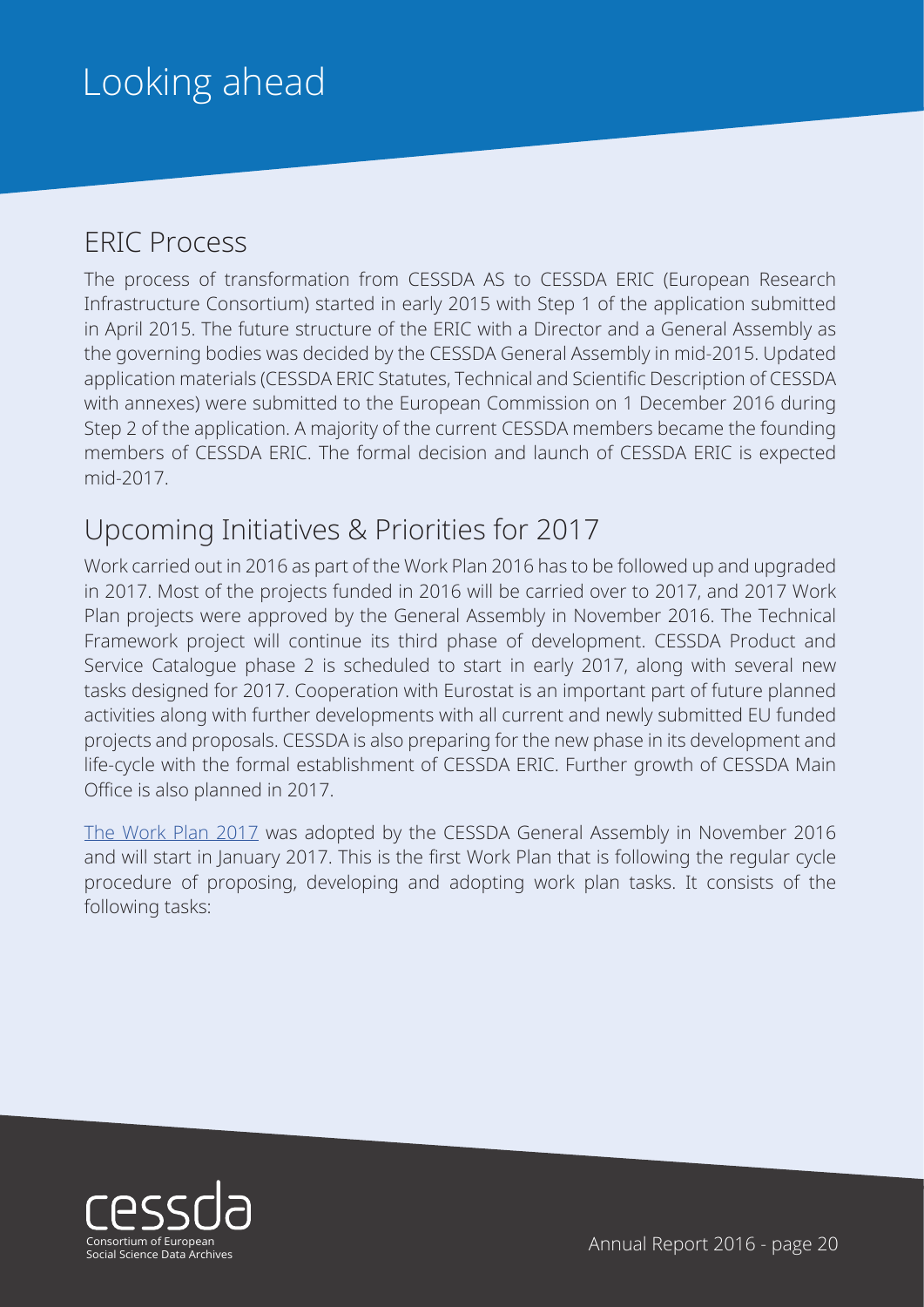# <span id="page-20-0"></span>Looking ahead

### **Work Plan 2017**

- » Controlled Vocabularies (CV) Manager
- » CESSDA Expert Seminar 2017
- » CESSDA Product and Service Catalogue phase 2
- » CESSDA Metadata Management phase 2
- » CESSDA Technical Framework phase 3
- » CESSDA PID Policy
- » Data Discovery Workshops
- » Collaborative data management module for comparative social science researchers
- » Euro Question Bank phase 3
- » Trust 2017 activities

### Future Membership

CESSDA is constantly trying to strengthen its current membership, and at the same time widen it to include new member countries and appointed Service Providers, thus expanding its pan-European coverage in providing access to social science data to the research community.

Current activities in that area are predominantly carried out in the framework of the CESSDA SaW project; on the one hand trying to establish general standards in research data management among current Service Providers (strengthening), and on the other, providing clear criteria for joining CESSDA for future member countries and their data archives (widening).

In 2016, as a direct result of widening efforts in the CESSDA SaW project, Hungary officially decided to join CESSDA and signed up as one of the founding members of CESSDA ERIC. Portugal is the next country in line from the extended CESSDA SaW network expected to join CESSDA in 2017. In parallel to that process, CESSDA continued extensive communication with Serbia and Ireland as possible new member countries, and renewed contacts with Italy, Romania and Spain.

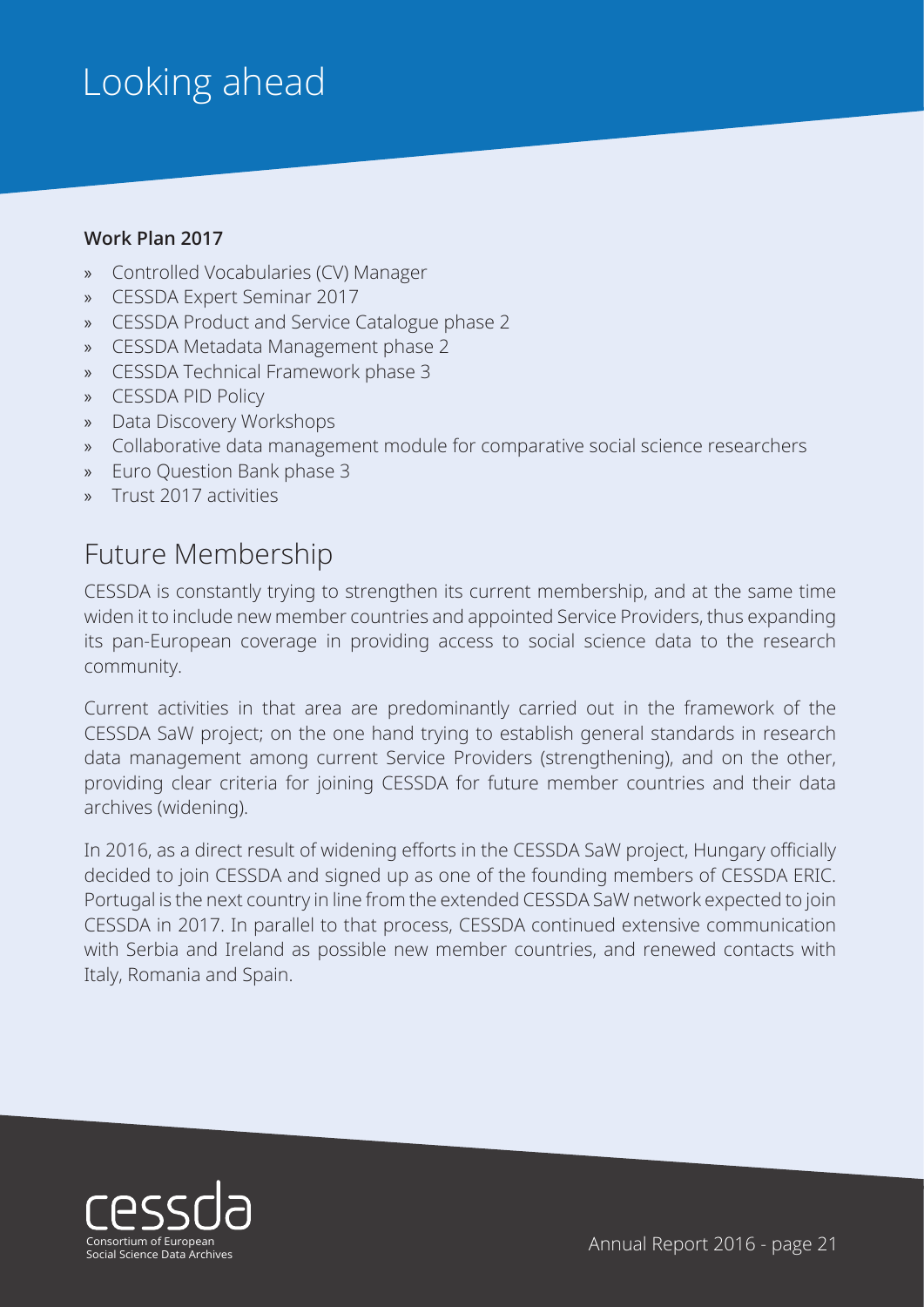# <span id="page-21-0"></span>Director's report

# cessda

# Directors' Report for 2016

Business Enterprise Organisation Number: 912 125 912

### **CESSDA Board of Directors**

Bergen, 1 June 2017

**Date:** 1 June 2017 **Version:** 1 **Status:** Final **Distribution:** Open

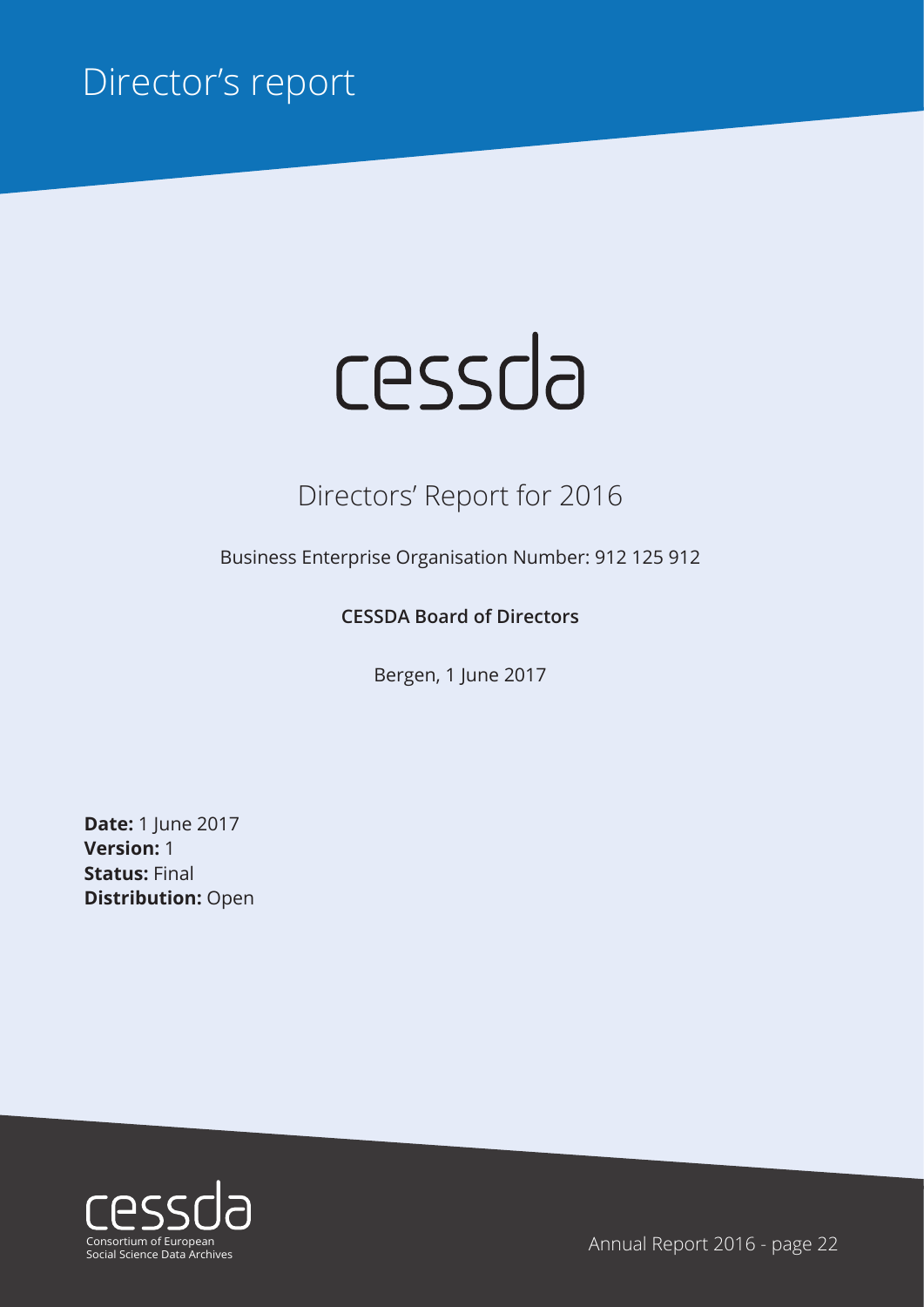# Director's report

The Consortium of European Social Science Data Archives (CESSDA) was fully established in June 2013 as a permanent pan-European distributed research infrastructure that aims to provide large scale, integrated and sustainable data services to the social sciences. The main objective of CESSDA is to provide seamless access to data across data archives, national borders, languages and research areas and to increase the impact of the activities that are happening at a national level. CESSDA AS (Main Office) is a Norwegian limited liability company solely owned by the Norwegian Ministry of Education and Research, and functions as the legal vehicle and the coordination hub for the consortium. It is located in Bergen, Norway.

### **Activities**

As foreseen in its statutes, mission of CESSDA is to provide a full scale sustainable research infrastructure that enables the research community to conduct high-quality research which in turn leads to effective solutions to the major challenges facing society today. The intention since its launch has been to progress rapidly to the European Research Infrastructure Consortium (ERIC) status. On the European level, CESSDA plays an important role in several major EC funded projects thus setting the standards in data management and access in Social Sciences and Humanities.

#### **Funding**

CESSDA is a consortium consisting of 15 European member countries and one observer country According to the CESSDA Statutes the funding scheme shall be based on each country's GDP. Germany and Norway are paying disproportional annual amounts of respectively 750,000 and 800,000 Euros. The annual member fee contribution in 2014 was 1.9 million Euros, based on 13 member countries. In 2015, Greece and Belgium joined CESSDA and annual fee increased accordingly reaching 1.933 million Euros. This amount stayed the same in 2016.

Due to limited staff resources, some of the Work Plan 2016 tasks' duration was extended to the first quarter of 2017, with accompanying budgets carried over to 2017.

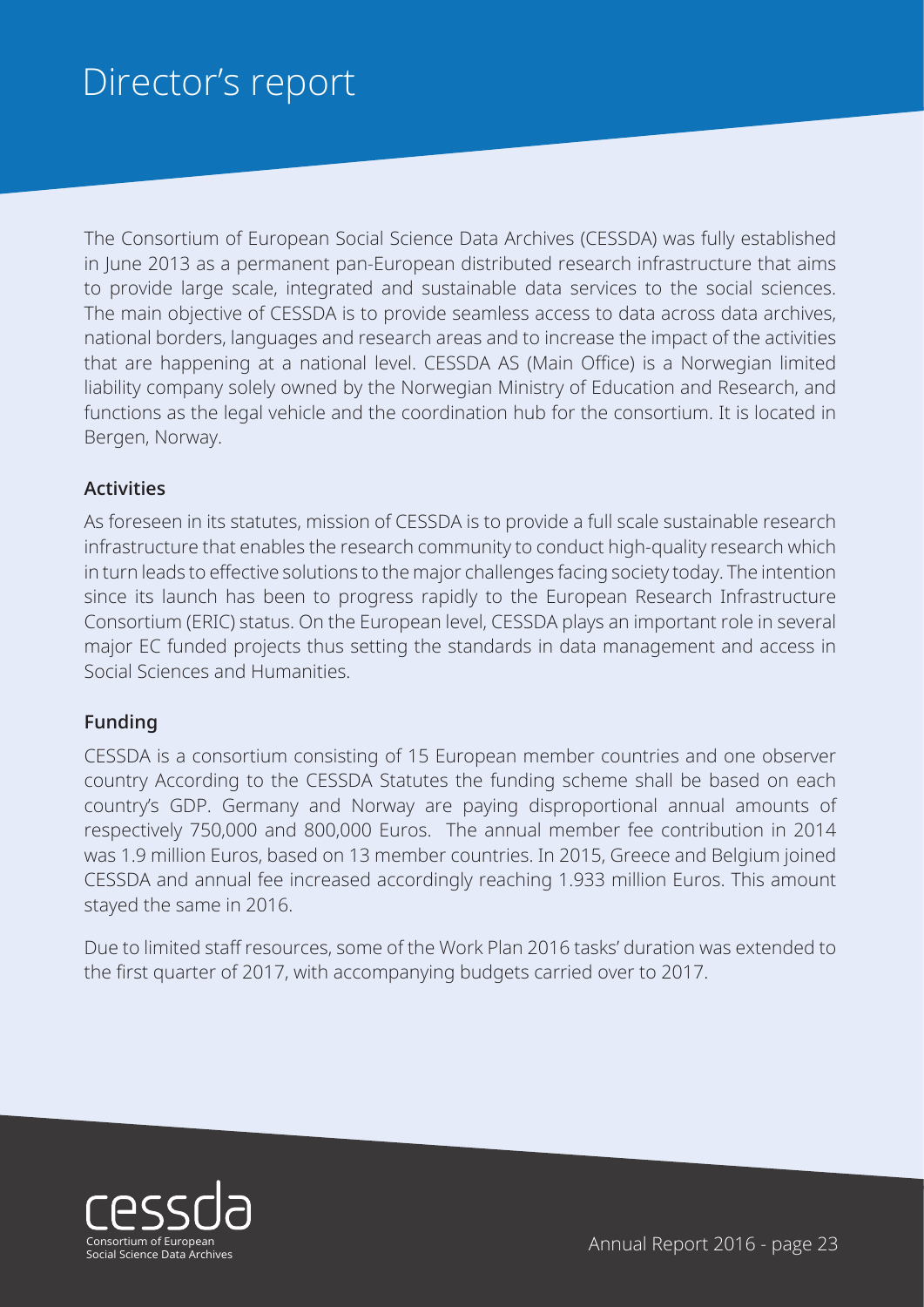# Director's report

#### **The Working Environment and the Natural Environment**

The Main Office of CESSDA, at Parkveien 20, 5007 Bergen, had 5 employees in 2016.

CESSDA's employees work in an office environment with computers as their most used working tool. CESSDA employees are also required, on occasions, to travel abroad to perform their duties.

The amount of days of short-term sickness absence is low, zero days in 2016. Long-term sickness absence was not registered in 2016. No injuries or accidents were registered. CESSDA's activities have not polluted the natural environment.

#### **Staff by Age and Gender**

The gender distribution is three women and two men. There is a higher proportion of female employees (60%). CESSDA emphasises diversity and encourages qualified candidates to apply for jobs with us, regardless of age and cultural or ethnic background.

#### **Annual Accounts**

The financial performance for 2016 is positive. CESSDA is financially sound, and the company's prospects are good. The Board confirms that the requirements of the ongoing concern assumption are met. Annual net profit for 2016 was 0 NOK. Pursuant to the company's Statutes, no dividend is distributed.

#### **Board of Directors and Director**

Bjørn Henrichsen - Chair Matthew Woollard - Vice-Chair Dana Hamplova Hans Jørgen Marker Alexia Katsanidou Roxane Silberman Ron Dekker - Director

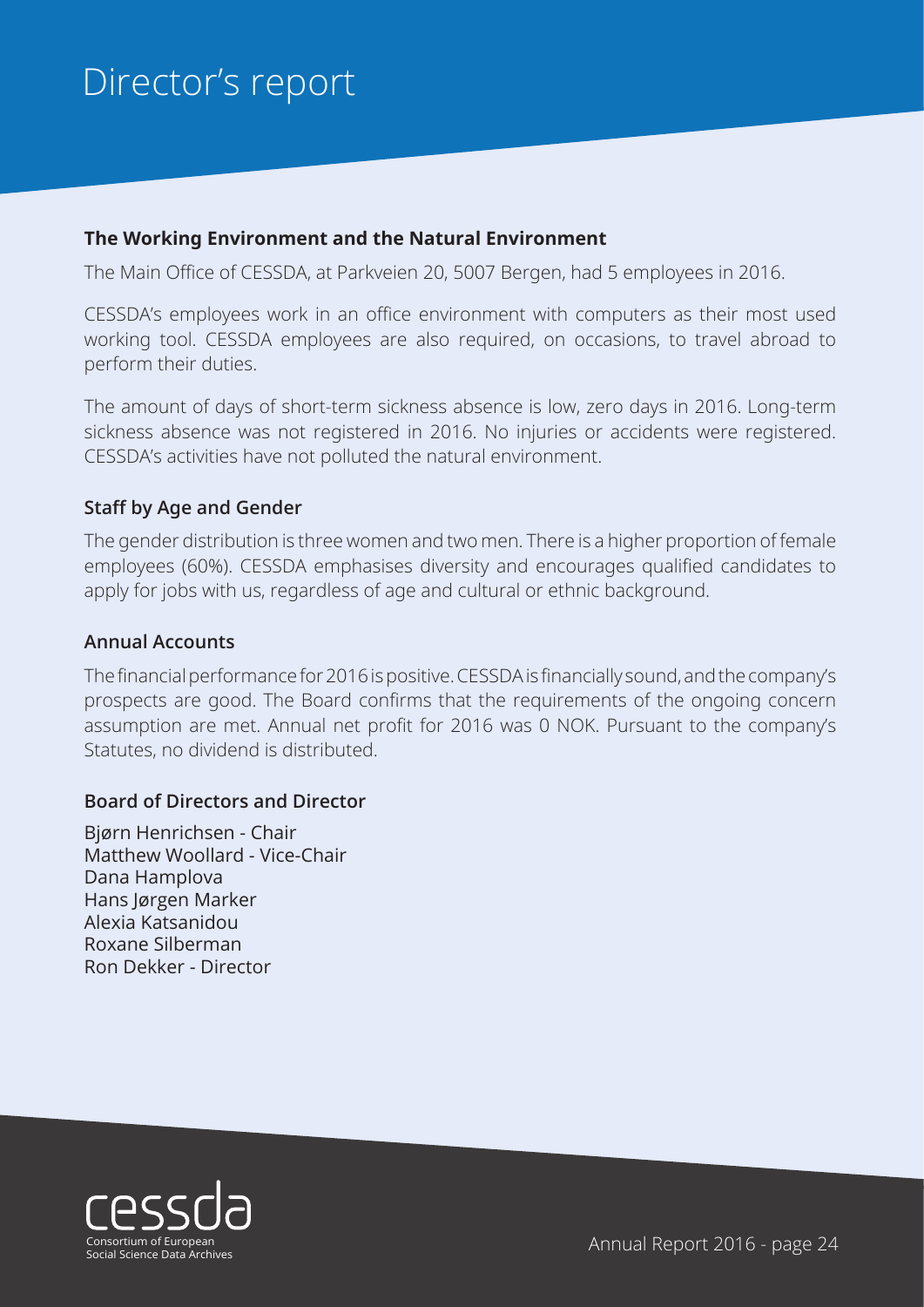# <span id="page-24-0"></span>CESSDA AS (registry no. 912 125 912)

### Profit & Loss Statement 2016

| <b>Operating income and expenses (NOK)</b> | <b>NOTE</b>    | 2016        | 2015         |
|--------------------------------------------|----------------|-------------|--------------|
| Other operating income                     | 6              | 18 900 391  | 9 152 196    |
| <b>Operating Income</b>                    |                | 18 900 391  | 9 152 196    |
|                                            |                |             |              |
| Payroll expenses                           | 1              | 4 047 047   | 3 274 722    |
| Depreciation and amortisation expense      | $\overline{4}$ | 68700       | 65 400       |
| Other operating expenses                   | 1              | 13 894 326  | 7 669 009    |
| <b>Operating expenses</b>                  |                | 18 010 073  | 11 009 131   |
|                                            |                |             |              |
| <b>Operating profit</b>                    |                | 890 318     | $-1856935$   |
|                                            |                |             |              |
| <b>Financial income and expenses (NOK)</b> | <b>NOTE</b>    | 2016        | 2015         |
| Other interest income                      |                | 28 151      | 15 108       |
|                                            |                |             |              |
| Other financial income                     |                | 92 579      | 2 474 644    |
| Other interest expenses                    |                | $\bigcap$   | 2 1 7 8      |
| Other financial expenses                   |                | 1 011 048   | 630 639      |
| Net financial income and expenses          |                | $-890318$   | 1856935      |
|                                            |                |             |              |
| Annual net profit                          |                | $\mathbf 0$ | $\mathbf{0}$ |

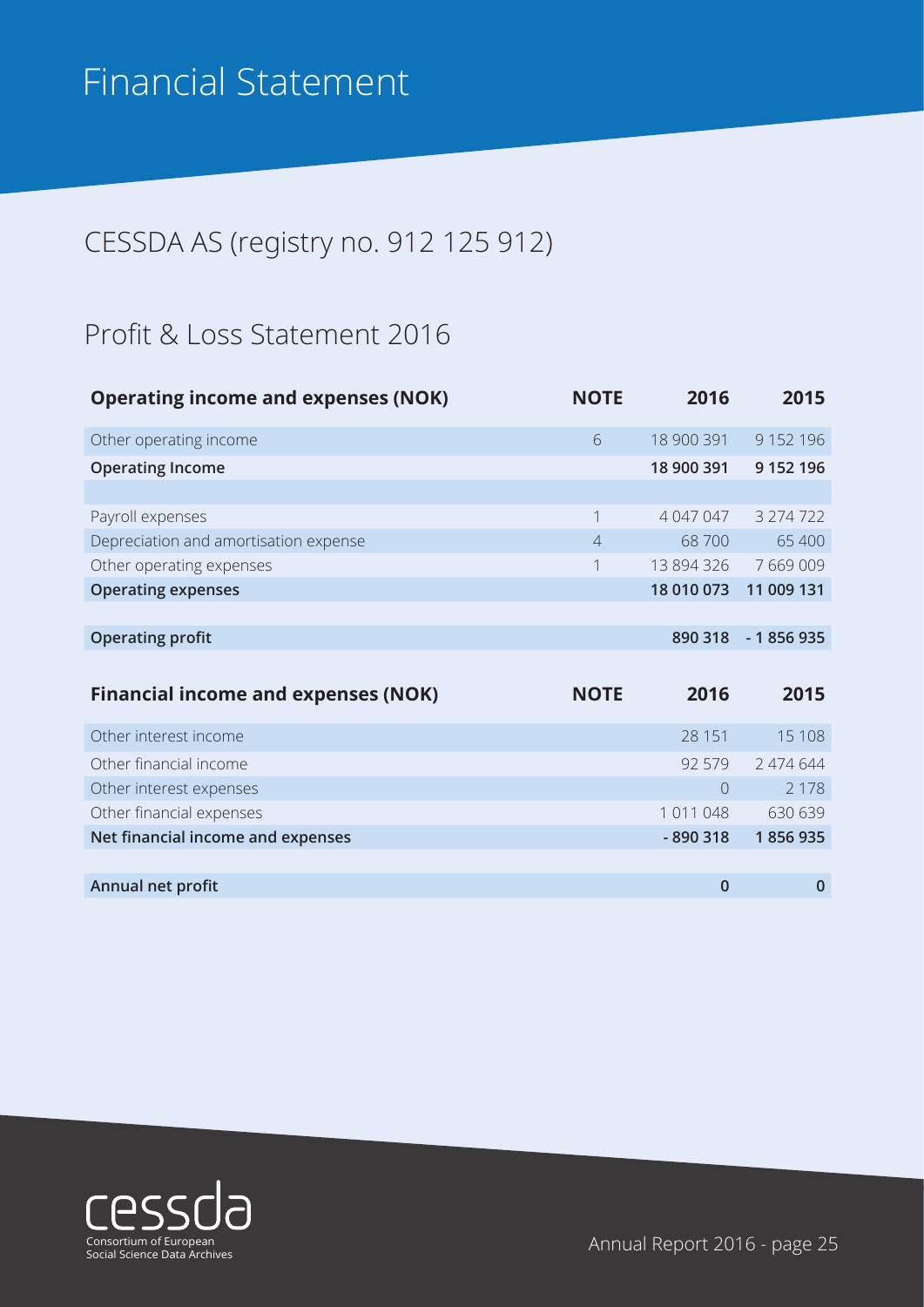# <span id="page-25-0"></span>Balance Sheet

# CESSDA AS (registry no. 912 125 912)

### Balance Sheet 2016

| <b>Assets</b>                 | <b>NOTE</b>    | 2016       | 2015       |
|-------------------------------|----------------|------------|------------|
| <b>Fixed assets</b>           |                |            |            |
| Tangible fixed assets         |                |            |            |
| Equipment and other movables  | $\overline{4}$ | 257 501    | 155 600    |
| Total tangible fixed assets   |                | 257 501    | 155 600    |
| <b>Total fixed assets</b>     |                | 257 501    | 155 600    |
|                               |                |            |            |
| <b>Current assets</b>         |                |            |            |
| Debtors                       |                |            |            |
| Accounts receivable           |                | 592 826    | 185789     |
| Other receivables             |                | 890 318    | 204 099    |
| <b>Total debtors</b>          | 5              | 600 877    | 389888     |
|                               |                |            |            |
| <b>Cash and bank deposits</b> |                |            |            |
| Cash and bank deposits        | $\overline{7}$ | 27 132 318 | 28 673 556 |
| <b>Total current assets</b>   |                | 27 733 195 | 29 063 445 |
|                               |                |            |            |
| <b>Total assets</b>           |                | 27 990 696 | 29 219 045 |
|                               |                |            |            |

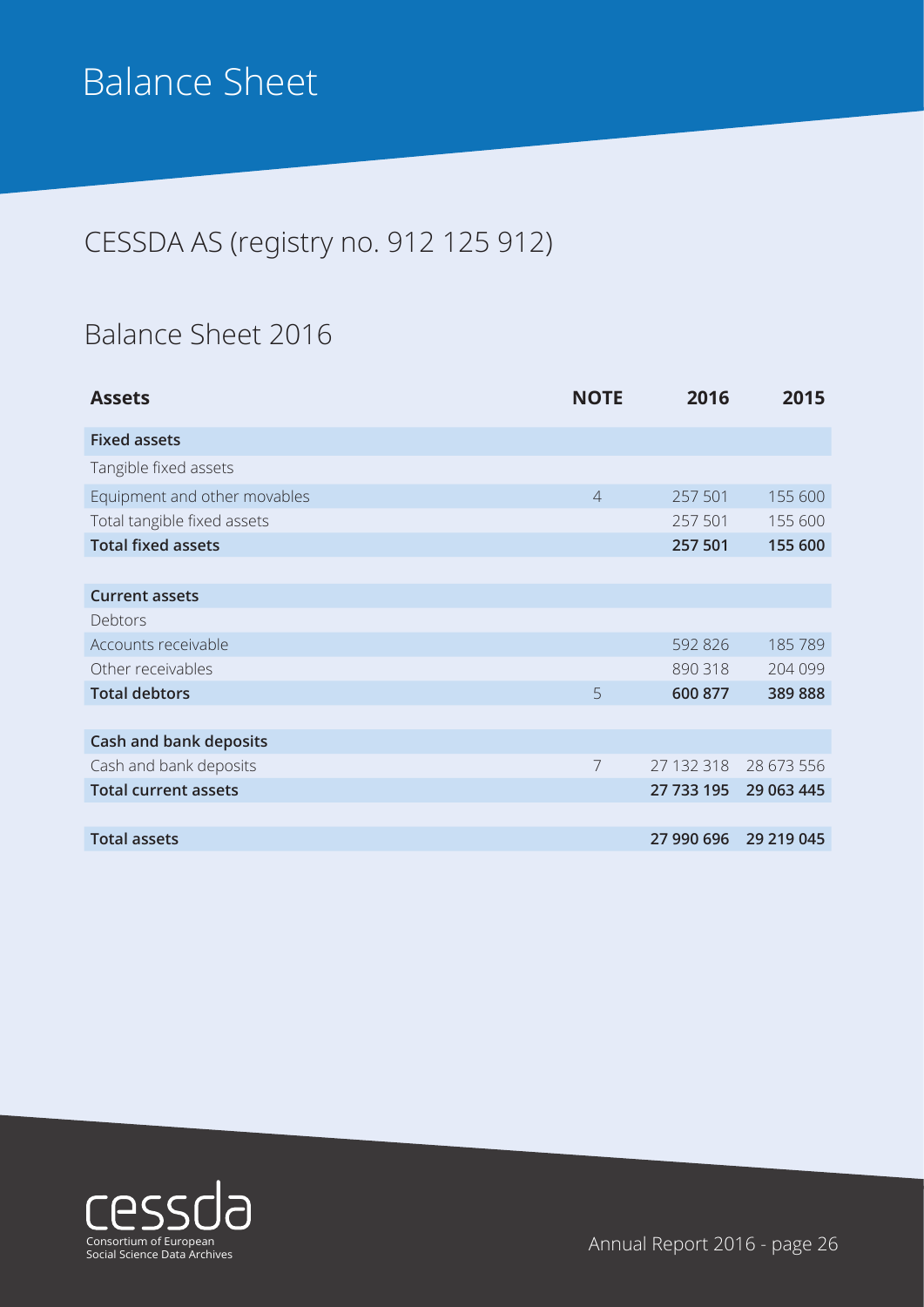# Balance Sheet

# CESSDA AS (registry no. 912 125 912)

# Balance Sheet 2016

| <b>Equity and liabilities</b>                 | <b>NOTE</b> | 2016       | 2015          |
|-----------------------------------------------|-------------|------------|---------------|
| <b>Equity</b>                                 |             |            |               |
| Restricted equity                             |             |            |               |
| Share capital (10 shares at NOK 5 000)        | 2, 3        | 50 000     | 50 000        |
| Total restricted equity                       |             | 50 000     | 50 000        |
| <b>Total equity</b>                           | 3           | 50 000     | 50 000        |
|                                               |             |            |               |
| <b>Liabilities</b>                            |             |            |               |
| Current liabilities                           |             |            |               |
| Trade creditors                               |             | 284 443    | 141 418       |
| Deduction of tax and other public liabilities |             | 266 458    | 150 360       |
| Other short-term liabilities                  | 6           | 6 591 837  | 4 6 2 4 0 3 2 |
| Deferred income                               | 6           | 20 797 958 | 24 253 235    |
| <b>Total short-term liabilities</b>           | 5           | 27 940 696 | 29 169 045    |
|                                               |             |            |               |
| <b>Total liabilities</b>                      |             | 27 940 696 | 29 169 045    |
|                                               |             |            |               |
| <b>Total equity and liabilities</b>           |             | 27 990 696 | 29 219 045    |

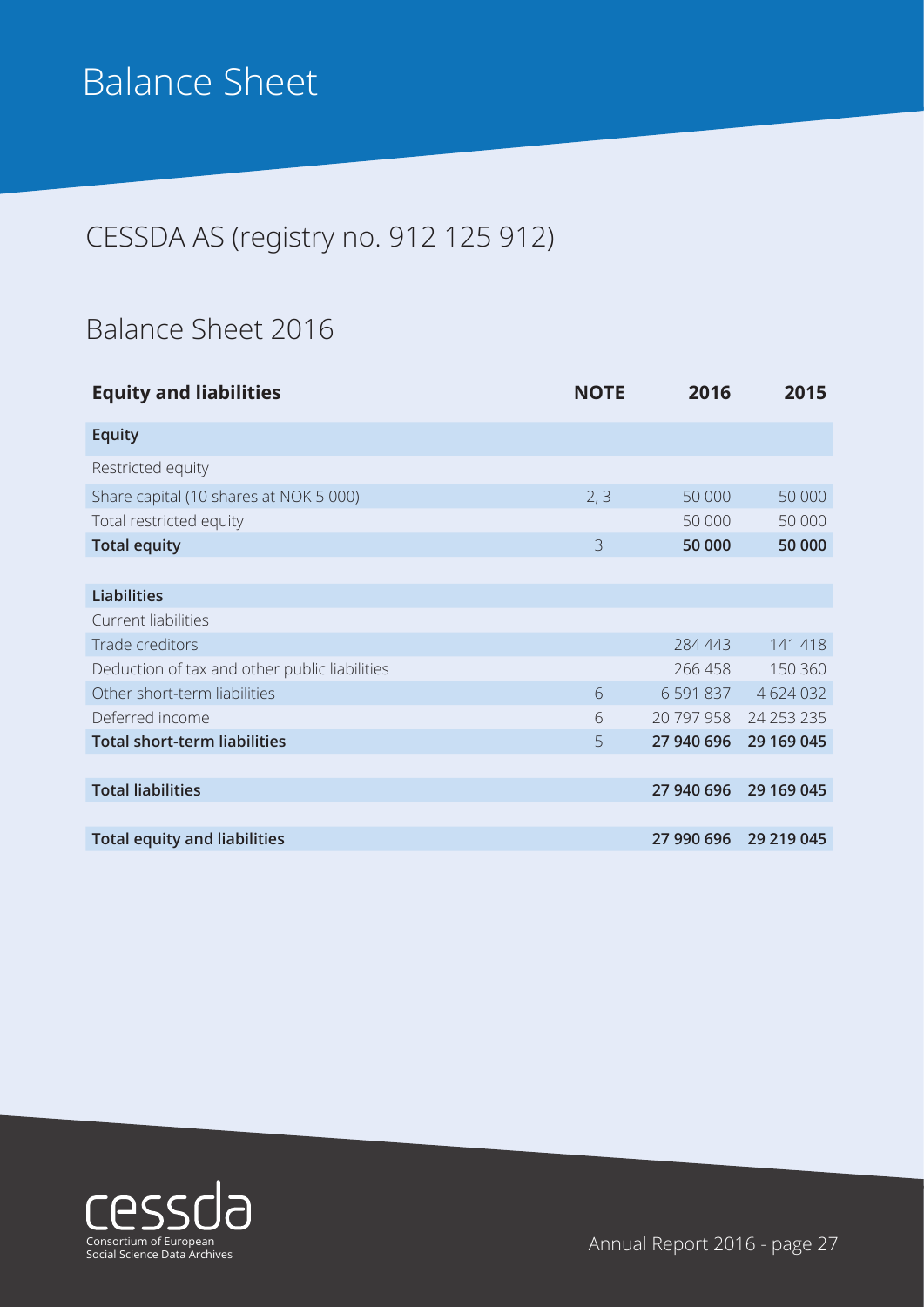### <span id="page-27-0"></span>**Accounting Principles**

The accounts have been prepared in accordance with the Norwegian Accounting Act and good accounting practice in Norway. The accounting principles are described below.

### **Operating Income and Expenses**

Dividends from investments in stocks and shares are recognized in the year in which they are received. Gains and losses are recognized in the year of realization, except when recognition in an earlier period is in accordance with good accounting practice.

Expenses are recognized in accordance with the matching principle. This means that expenses are recognized in the same period as the related income.

### **Classification of Assets and Liabilities**

Assets meant for long-term ownership or use are classified as fixed assets. Other assets are classified as current assets. Outstanding receivables to be repaid within one year are classified as current assets. The classification of liabilities is based on analogous criteria.

Fixed assets are valued at acquisition cost. Fixed assets which have a limited economic life shall be depreciated in accordance with a reasonable depreciation schedule. Fixed assets shall be written down to their fair value when a decline in value is not expected to be temporary. The write down shall be reversed when the basis for the write down is no longer present.

Current assets are valued at the lower of acquisition cost and fair value. Liabilities are appraised at the nominal value on the acquisition date.

### **Currency**

Assets in foreign currency are translated at the exchange rate on the date of the end of the fiscal year.

### **Taxes**

Since the business is a not for profit organization it is not liable for corporation tax in accordance with Tax Law § 2-32.

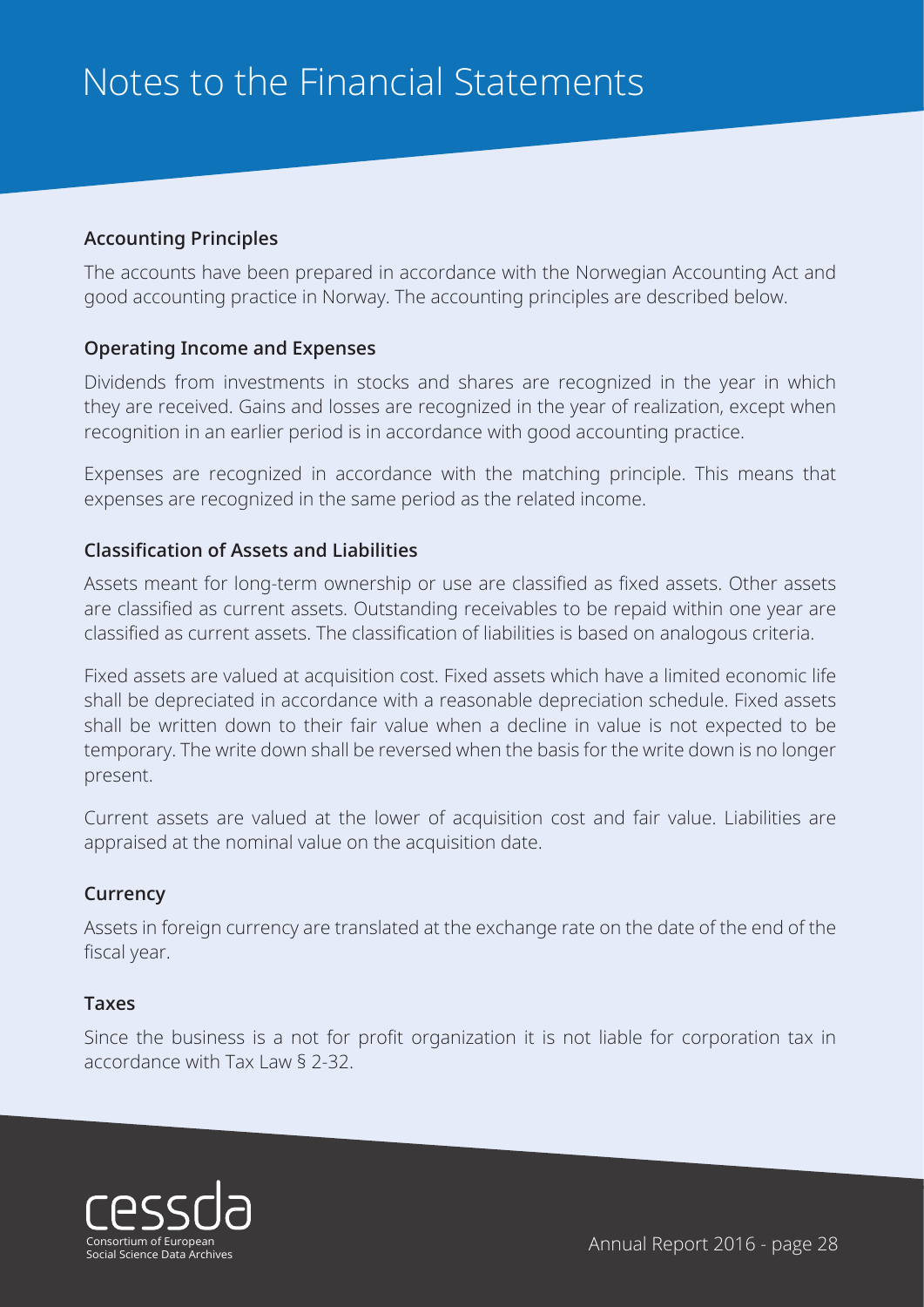### **Pension**

The company has established a defined benefit pension scheme. The pension premium is classified as payroll expenses.

### Notes

### **Note 1 – Payroll Expenses, Numbers of Employees, Loans to Employees etc**

Payroll expenses consist of:

| (All amounts in NOK)                   | 2016      | 2015          |
|----------------------------------------|-----------|---------------|
| Wages and holiday allowance            | 2 980 164 | 2 3 6 2 4 9 2 |
| Payroll tax                            | 497 232   | 404 182       |
| Pension premium                        | 296 302   | 239 726       |
| Other benefits                         | 273 349   | 268321        |
| <b>Sum</b>                             | 4 047 047 | 3 274 722     |
|                                        |           |               |
| Average number of full time equivalent | 4,5       |               |

Total remuneration to the director was NOK 885 386.

In 2016 the Board of Directors received NOK 205 500 in fees.

The company is obliged to have a pension scheme according to the Norwegian Law of compulsory occupational pension scheme and have established a defined benefit pension scheme which satisfies the requirements. Employees have a pension scheme in Statens pensjonskasse (SPK).

Amounts paid to the company's auditor were NOK 28 800 for audit and NOK 17 400 for other services (amounts excl. VAT).

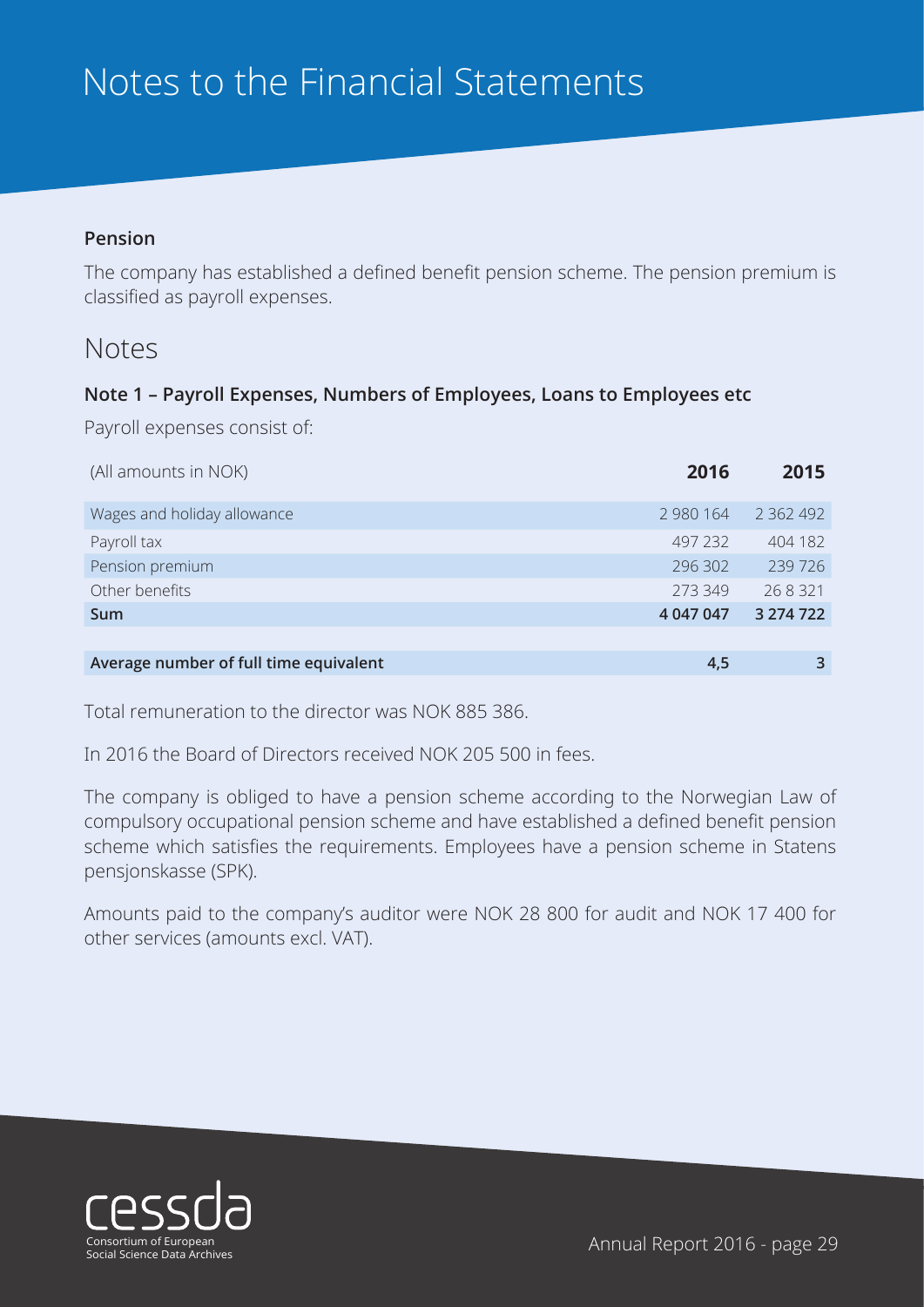### **Note 2 – Ownership Structure**

The company's share capital is NOK 50 000. The share capital comprises of 10 shares with a nominal value of NOK 5 000. The shares have equal voting rights.

On the 31 December the company had the following shareholders:

|                                                             | No. shares | <b>Stake</b> |
|-------------------------------------------------------------|------------|--------------|
| Kunnskapsdepartementet (Ministry of Education and Research) |            | 100%         |

#### **Note 3 – Changes in Equity**

| Shareholders' equity 01.01 | 50 000 |
|----------------------------|--------|
| Annual net profit          |        |
| Shareholders' equity 31.12 | 50 000 |

#### **Note 4 – Tangible Fixed Assets**

| (All amounts in NOK)        | Fixtures, fittings and equipment |
|-----------------------------|----------------------------------|
| Acquisition cost 01.01      | 266 276                          |
| Purchase in accounting year | 170 601                          |
| Acquisition cost 31.12      | 436 877                          |
| Accumulated depreciation    | 179 376                          |
| Book value 31.12            | 257 501                          |
|                             |                                  |
| Annual depreciation         | 68700                            |
|                             |                                  |
| Expected economic life      | 3-5 years                        |

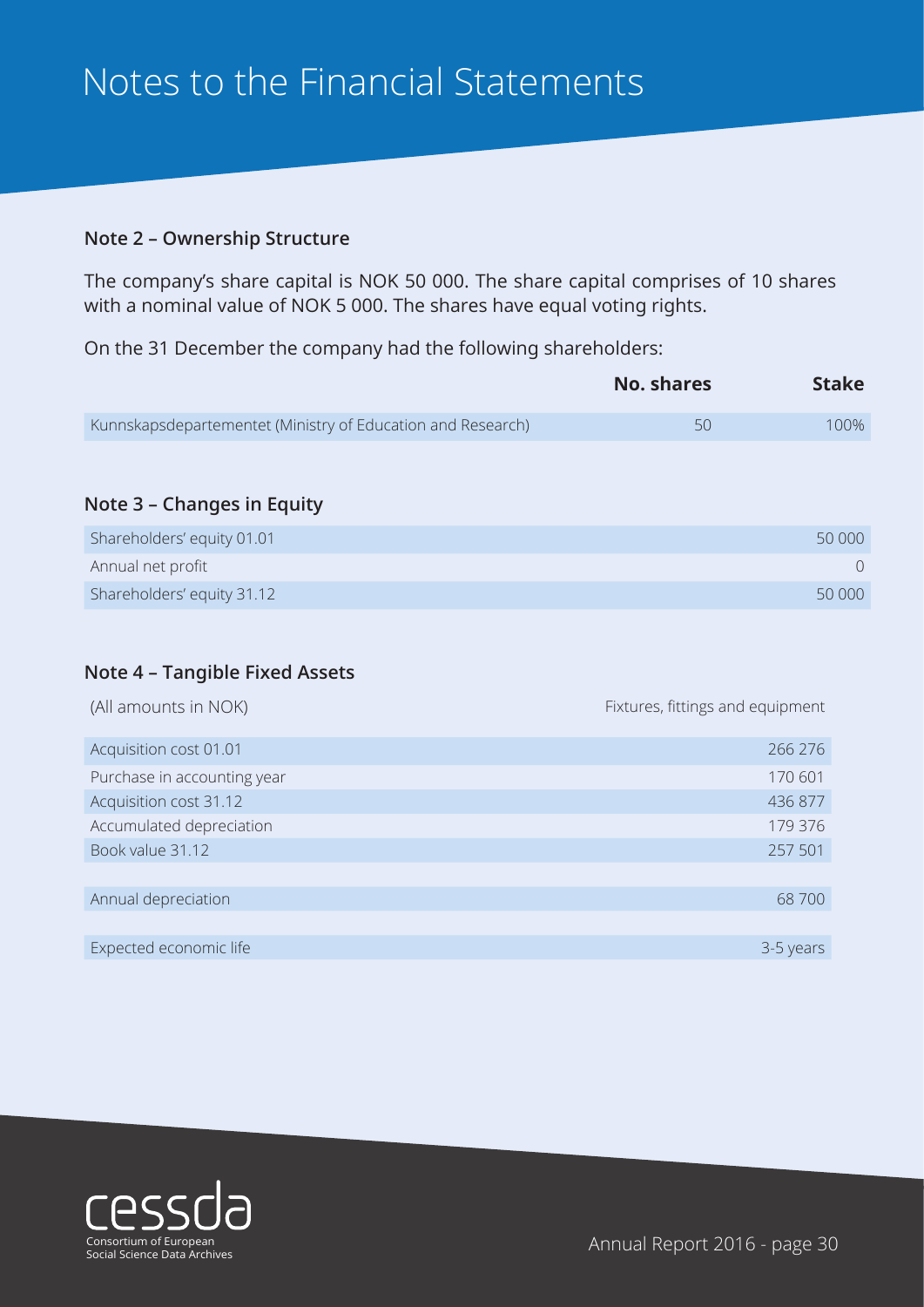### **Note 5 – Maturity of Receivables and Payables**

Liabilities that fall due more than five years after the end of the accounting year are 0.

Receivables that fall due more than one year after the end of the accounting year are 0.

### **Note 6 – Breakdown of Income**

Income in the year was derived from the following sources:

| (All amounts in NOK)                    | 2016       | 2015                  |
|-----------------------------------------|------------|-----------------------|
| Funding from Norwegian Research Council |            | 7452160 7410640       |
| Other grant income                      |            | 10 263 126 11 635 672 |
| Sum grant funding                       |            | 17 715 286 19 046 312 |
| Grants transferred from 2015 to 2016    |            | $-9894116$            |
| Transferred to operating income         | 11 185 105 |                       |
| Sum other operating income              | 18 900 391 | 9 152 196             |

Available as future operating budget:

| (All amounts in NOK)              | <b>Deferred income</b> |
|-----------------------------------|------------------------|
| Deferred income pr. 01.01         | 14 3 5 9 1 1 9         |
| Grant income                      | 19 046 312             |
| Operating expenses                | $-11009131$            |
| Net financial income and expenses | 1846935                |
| Deferred income until 31.12       | 24 253 235             |

### **Note 7 – Fixed Assets**

In the cash and bank deposits record are fixed tax deduction funds included with NOK 200 000 as of 31.12.2016.

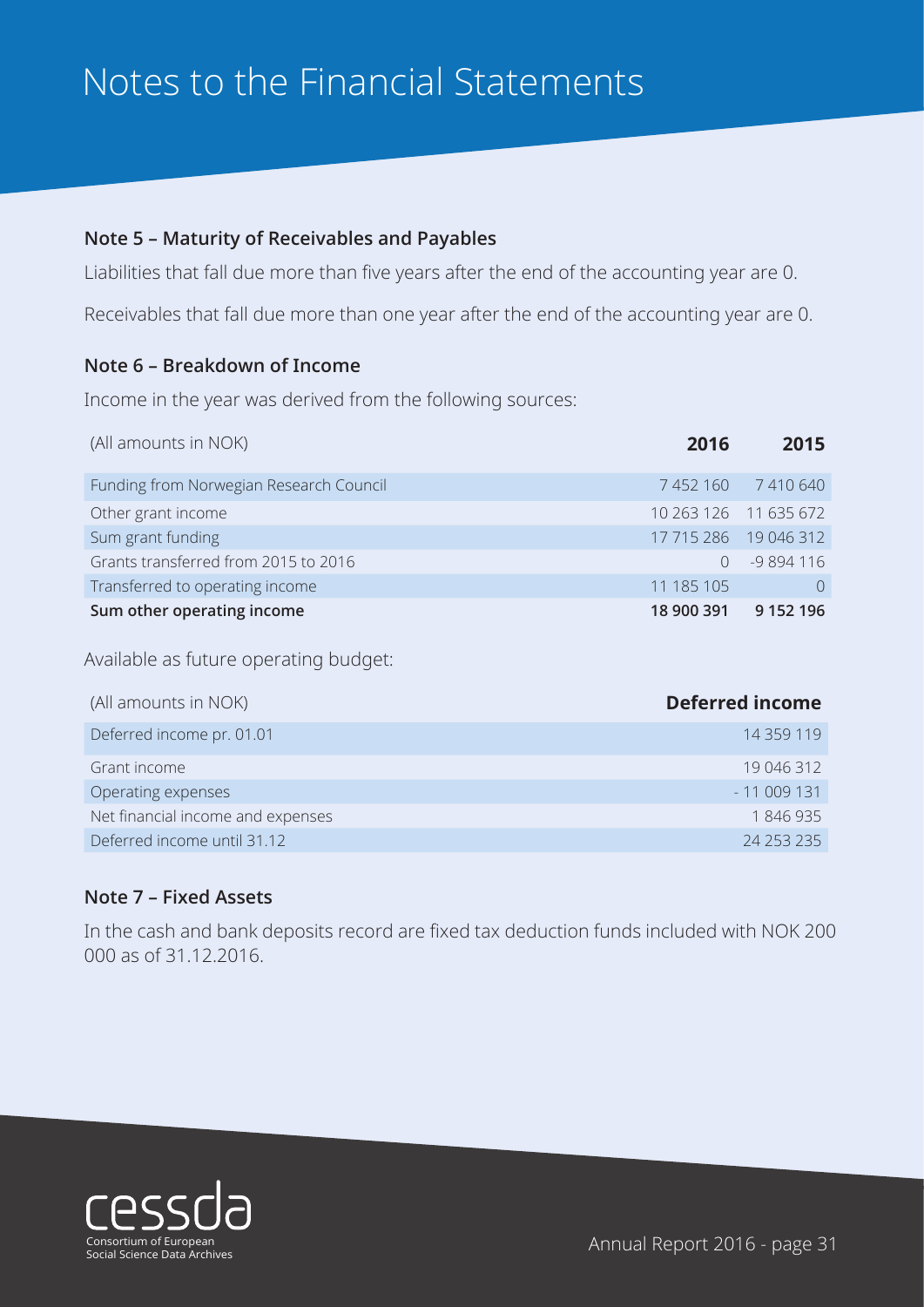# <span id="page-31-0"></span>Bodies of CESSDA

### Members of the General Assembly

Matthias Reiter-Pázmándy (until June) & Thomas Kreuzer & Ursula Brustmann (after June) - Austria Laurence Lenoir & Aziz Naji - Belgium Petr Ventluka & Jindrich Krejci - Czech Republic Anne Sofie Fink & Troels Rasmussen - Denmark Petteri Kauppinen & Sami Borg - Finland Gilles Ohanessian & Bertrand Jouve - France Monika van Ooyen & Christof Wolf - Germany Nicolas Demertzis & Dimitra Kondyli - Greece Algis Krupavicius - Lithuania Peter Doorn & Joris Voskuilen - Netherlands Hege Torp & Kari Balke Øiseth - Norway Miloslav Bahna & Robert Klobucky - Slovakia Albin Kralj - Slovenia Susanna Bylin & Staffan Marklund - Sweden Peter Farago & Brian Kleiner - Switzerland Paul Meller (until September) & Hilary Beedham (until August) - United Kingdom

### Members of the Board of Directors

Bjorn Henrichsen - Chair Matthew Woollard - Vice Chair

Dana Hamplova Alexia Katsanidou (from April) Hans Jørgen Marker Roxane Silberman Anne Westendorp (until October)

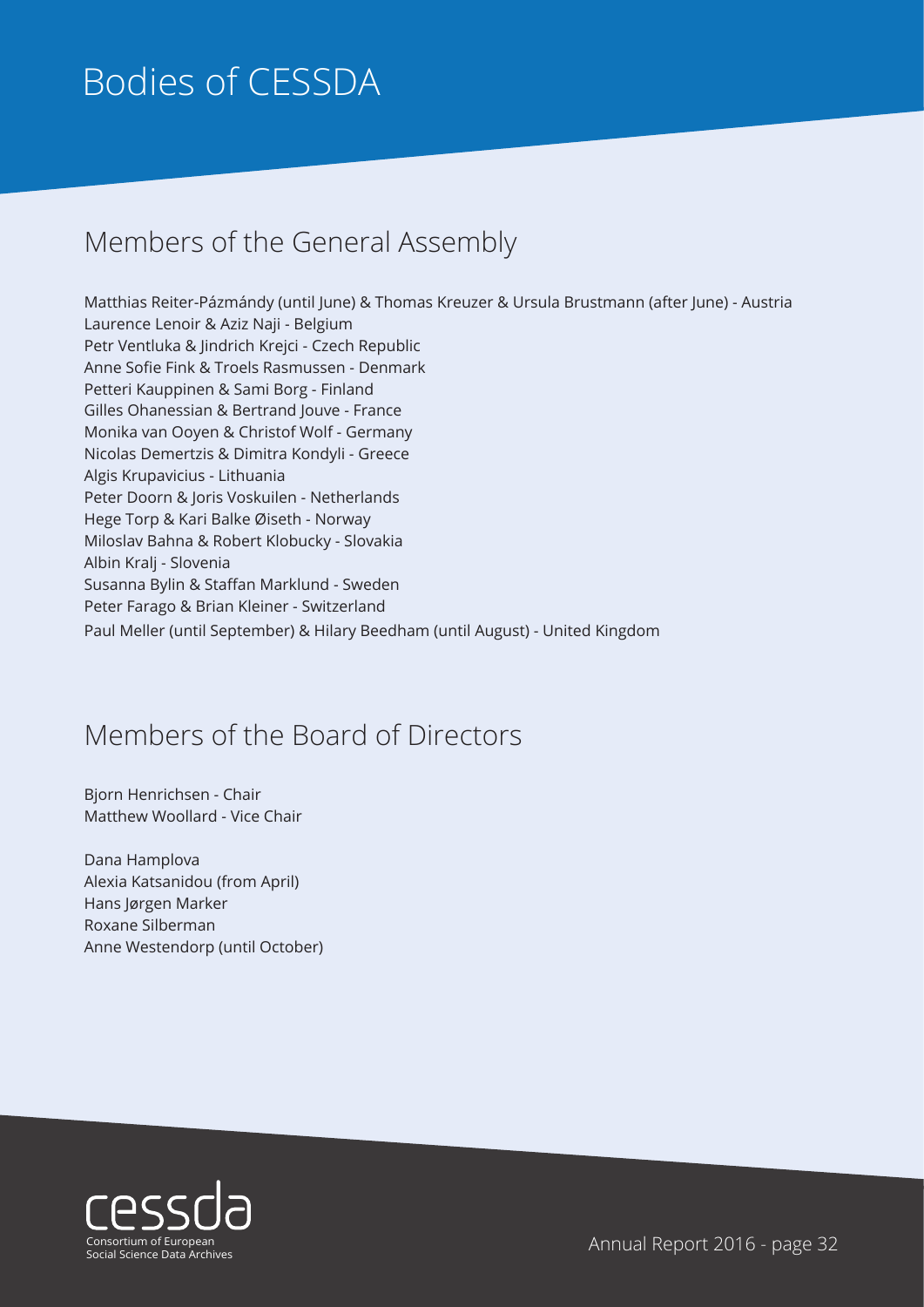# <span id="page-32-0"></span>Bodies of CESSDA

# Members of the Scientific Advisory Board

Myron Gutmann - Chair Bernt Aardal Denise Lievesley Nancy Pedersen Simon Hodson Tomaz Smrekar

### Members of the Service Providers' Forum

Matthias Reiter-Pázmándy (until June) & Hajo Boomgarden & Lars Kaszmirek (after June) - Austria Jindrich Krejci & Yana Leontiyeva - CSDA, Czech Republic Anne Sofie Fink - DDA, Denmark Sami Borg & Helena Laaksonen - FSD, Finland Roxane Silberman - CNRS, France Alexia Katsanidou - GESIS, Germany Dimitra Kondyli - So.Da.Net, Greece Algis Krupavicius - LiDA, Lithuania Marnix van Berchum (until September) & Heiko Tjalsma (from September) - DANS, Netherlands Vigdis Kvalheim - NSD, Norway Miloslav Bahna - SASD, Slovakia (observer) Janez Stebe - ADP, Slovenia Iris Alfredsson & Hans Jørgen Marker - SND, Sweden Brian Kleiner - FORS, Switzerland Hilary Beedham (until August) & David Hall (after August) - UKDA, United Kingdom

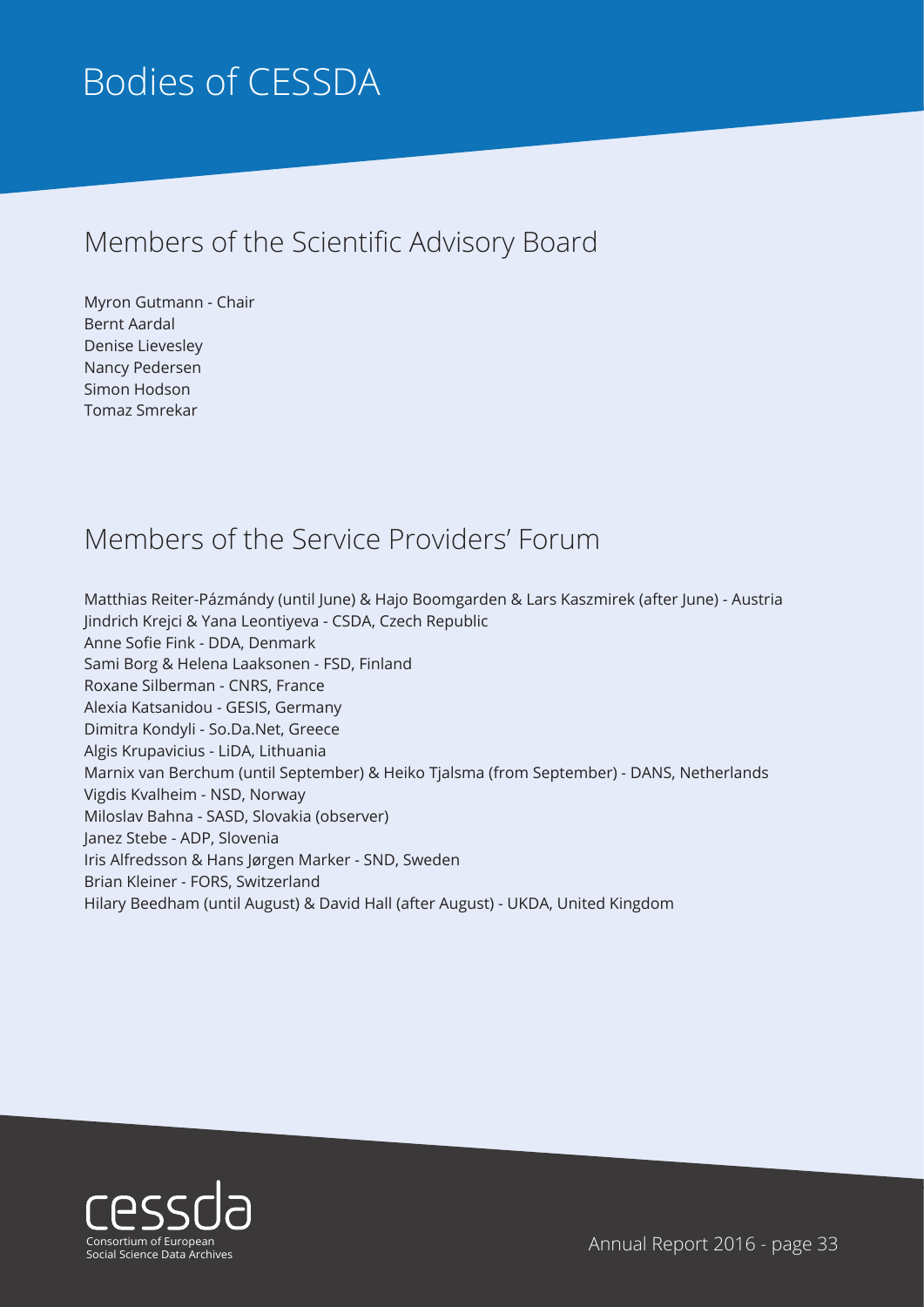# <span id="page-33-0"></span>**Organisation**

# Organisational Map (on 31.12.2016)



The Main Office (MO) of CESSDA is located at Parkveien 20, in Bergen, Norway.

In 2016 there were five employees in the Main Office:

Acting Administrative Director - Ivana Ilijašić Veršić Administrative Secretary - Nina Bakanova Senior Communication Officer - Eleanor Smith Chief Technical Officer - Hossein Abroshan Senior Project Manager - Jean-Baptiste Milon

![](_page_33_Picture_6.jpeg)